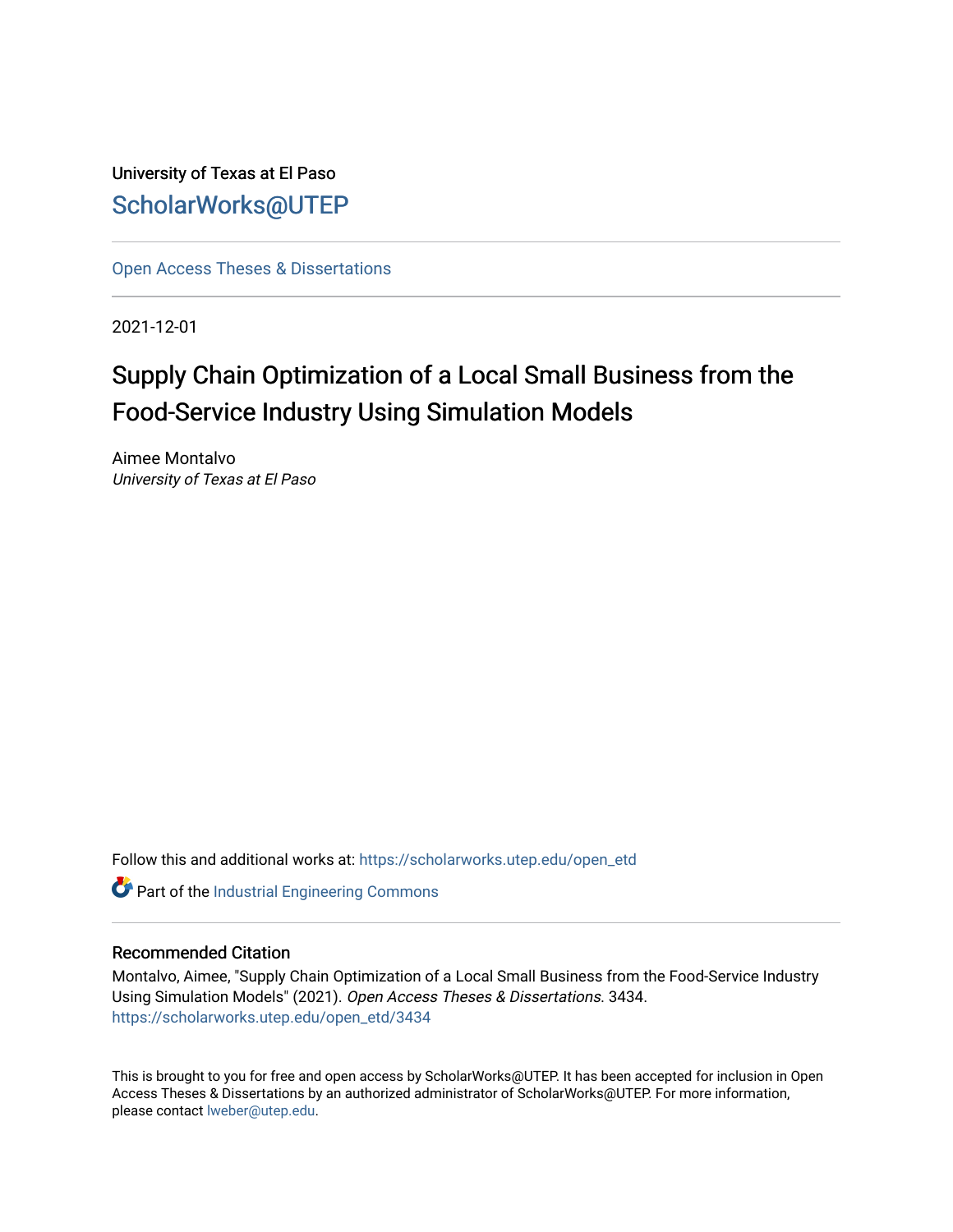# SUPPLY CHAIN OPTIMIZATION OF A LOCAL SMALL BUSINESS FROM THE FOOD-SERVICE INDUSTRY USING SIMULATION MODELS

AIMEE MONTALVO

Master's Program in Industrial Engineering

APPROVED:

Sreenath Chalil Madathil, Ph.D., Chair

Bill Tseng, Ph.D.

Amit J Lopes, Ph.D.

Jose H Ablanedo Rosas, Ph.D.

Stephen L. Crites, Jr., Ph.D. Dean of the Graduate School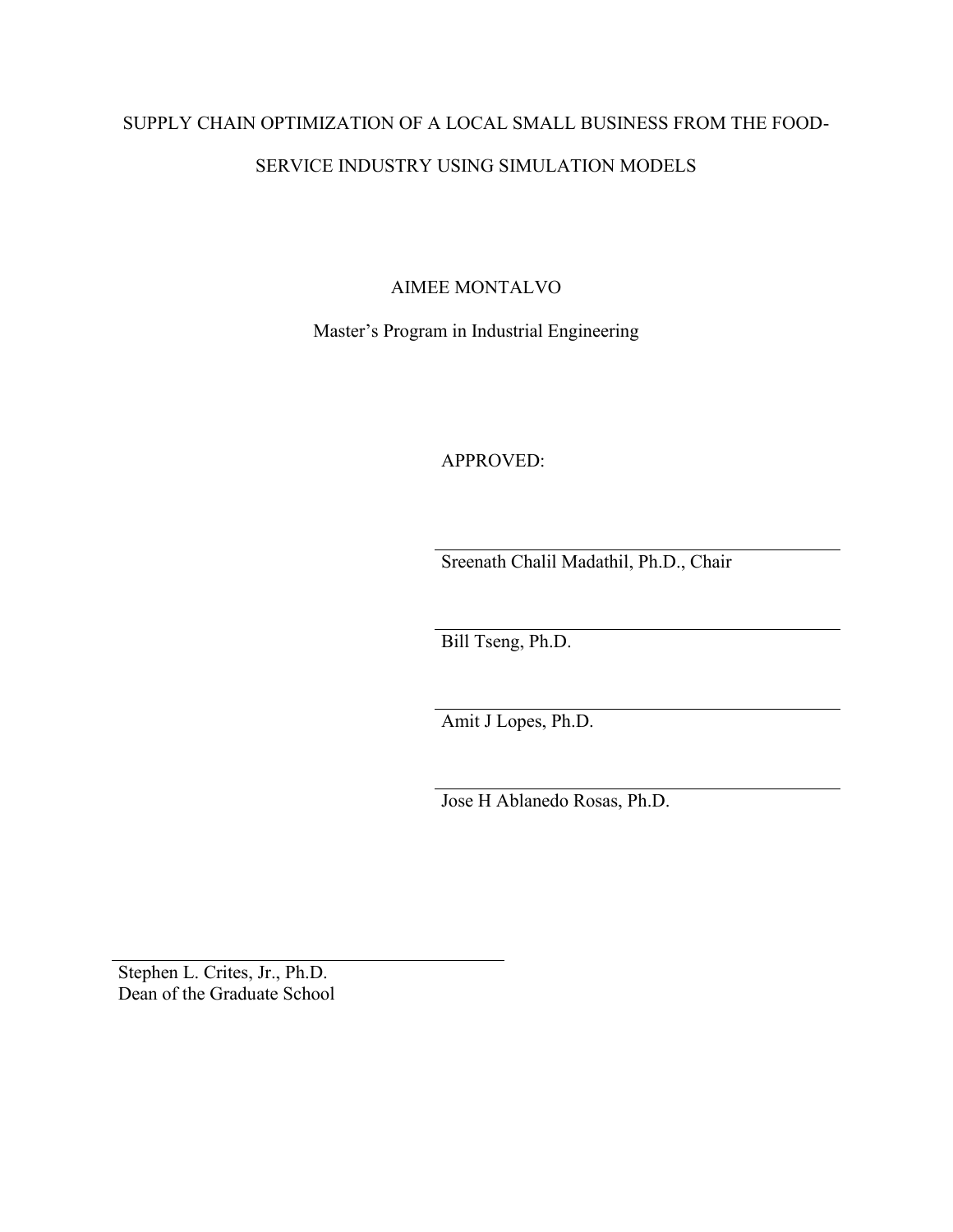Copyright ©

by

Aimee Montalvo

2021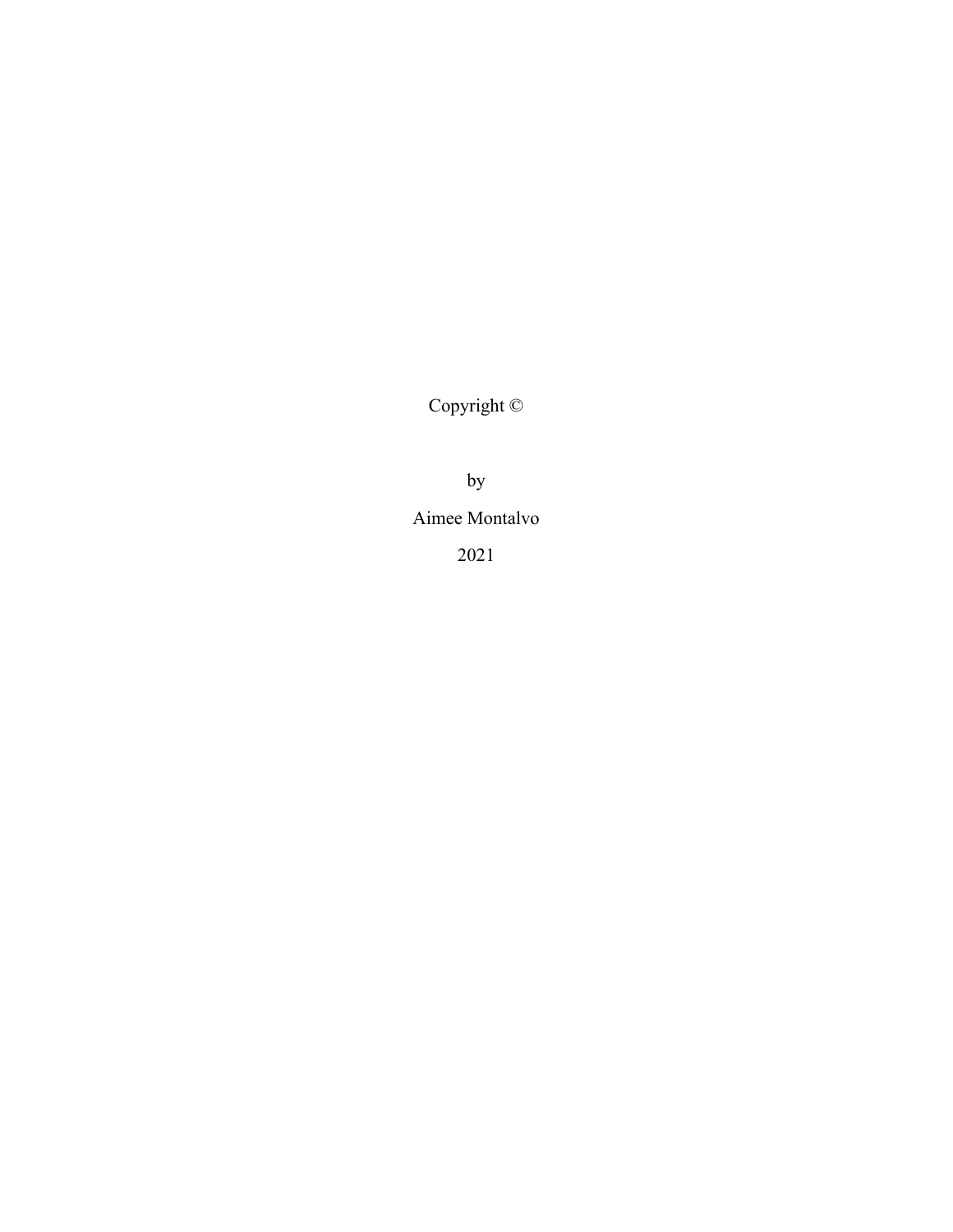# SUPPLY CHAIN OPTIMIZATION OF A LOCAL SMALL BUSINESS FROM THE FOOD-

# SERVICE INDUSTRY USING SIMULATION MODELS

by

# AIMEE MONTALVO

### **THESIS**

Presented to the Faculty of the Graduate School of

The University of Texas at El Paso

in Partial Fulfillment

of the Requirements

for the Degree of

### MASTER OF SCIENCE

Department of Industrial, Manufacturing & Systems Engineering THE UNIVERSITY OF TEXAS AT EL PASO

December 2021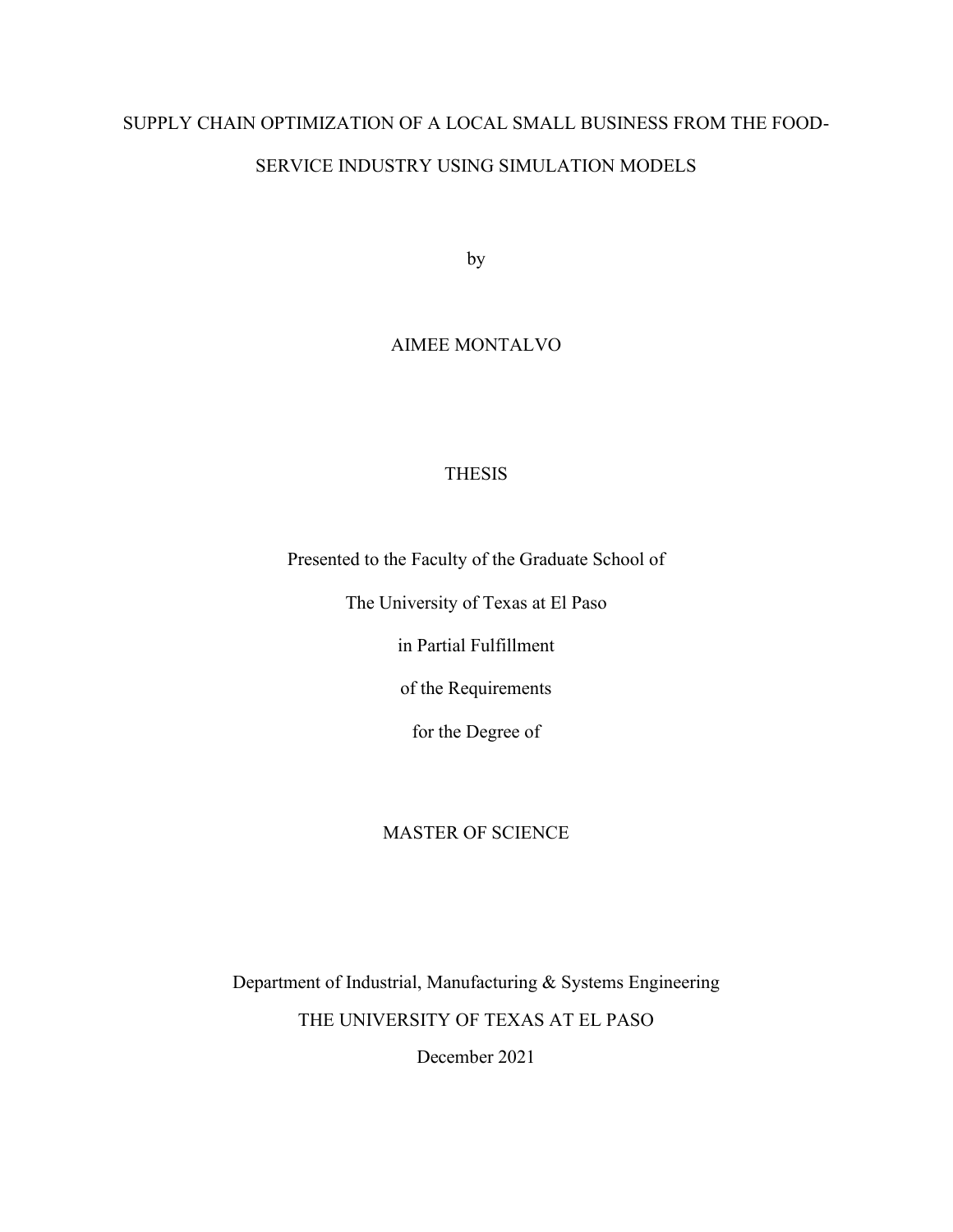# <span id="page-4-0"></span>**ABSTRACT**

<span id="page-4-1"></span>Various supply chain disruptions can cause revenue losses, low productivity, and damaged reputations. Some examples of such disruptions include increased supply costs, labor shortages, pandemics, natural disasters, or transportation delays. For instance, during the COVID-19 pandemic, several small and medium enterprises (SMEs) suffered greatly from labor shortages, delayed and costly supplies, and decreased demand. In this research, we present a case study of a small local business from the fast-food industry that experienced the loss of employees and delays and analyzed the increased cost of supplies. We created visualization modules with the SMEs supply chain performance measures to see the effects of switching suppliers and adjusting shift schedules using simulation models. We used data gathered from the SME's point of sale system and developed a simulation model to replicate the SME's supply chain network. The model used information about various suppliers, their location, lead time, transportation costs, operational costs, inventory level, and customer location. The simulation model explored the impact of supplier disruption on the SME's key performance indicators (KPI). We developed scenarios and experiments to evaluate the outputs (i.e., KPIs) and provided recommendations to improve the SME's supply chain network.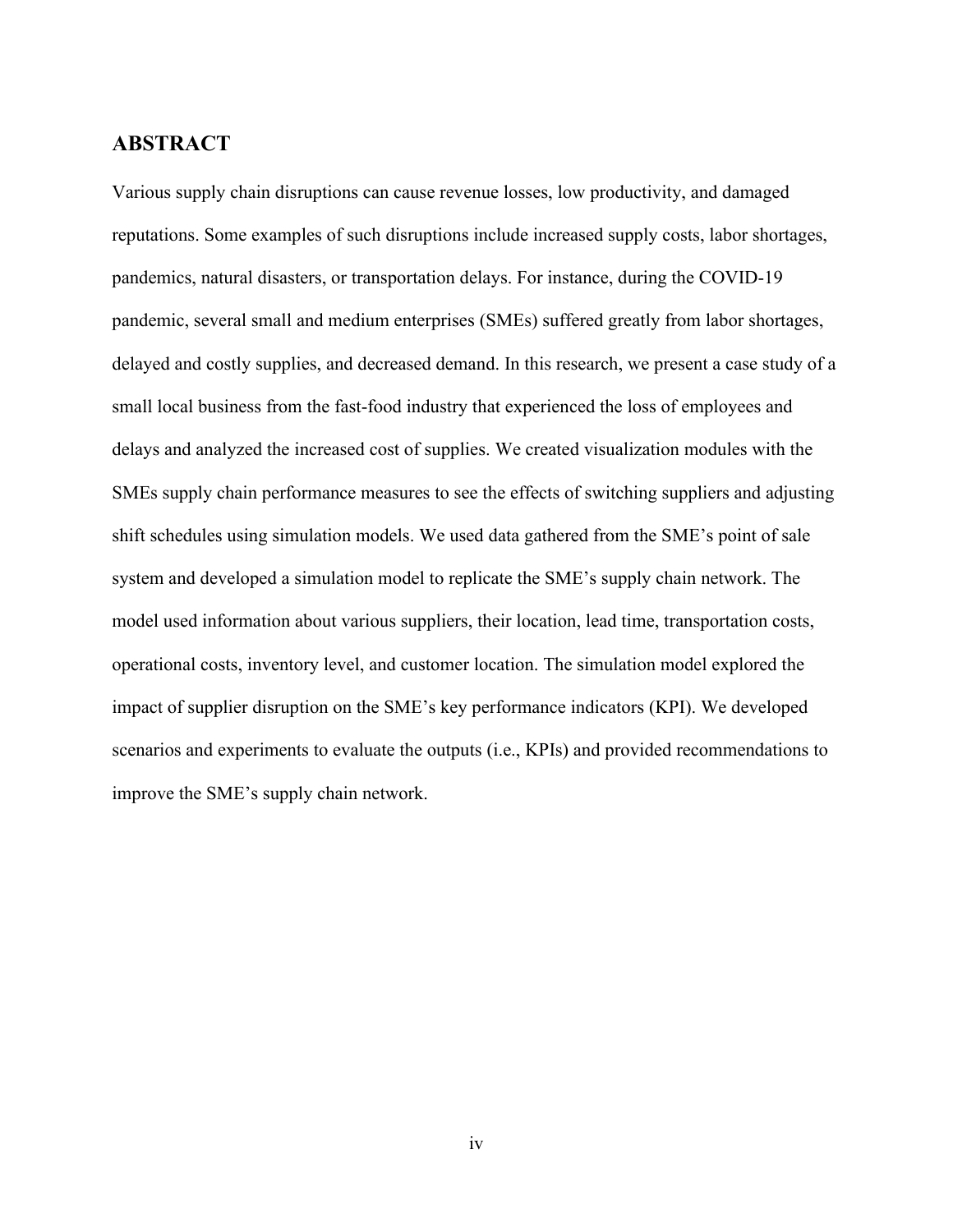# **TABLE OF CONTENTS**

<span id="page-5-0"></span>

| CHAPTER 3: SMALL AND MEDIUM ENTERPRISE SUPPLY CHAIN MODELING |     |
|--------------------------------------------------------------|-----|
|                                                              |     |
|                                                              |     |
|                                                              |     |
|                                                              |     |
|                                                              |     |
|                                                              |     |
|                                                              |     |
| CHAPTER 4: MODEL RESULTS, SCENARIOS, AND EXPERIMENTATION  16 |     |
|                                                              |     |
|                                                              |     |
|                                                              | .21 |
|                                                              |     |
|                                                              |     |
|                                                              |     |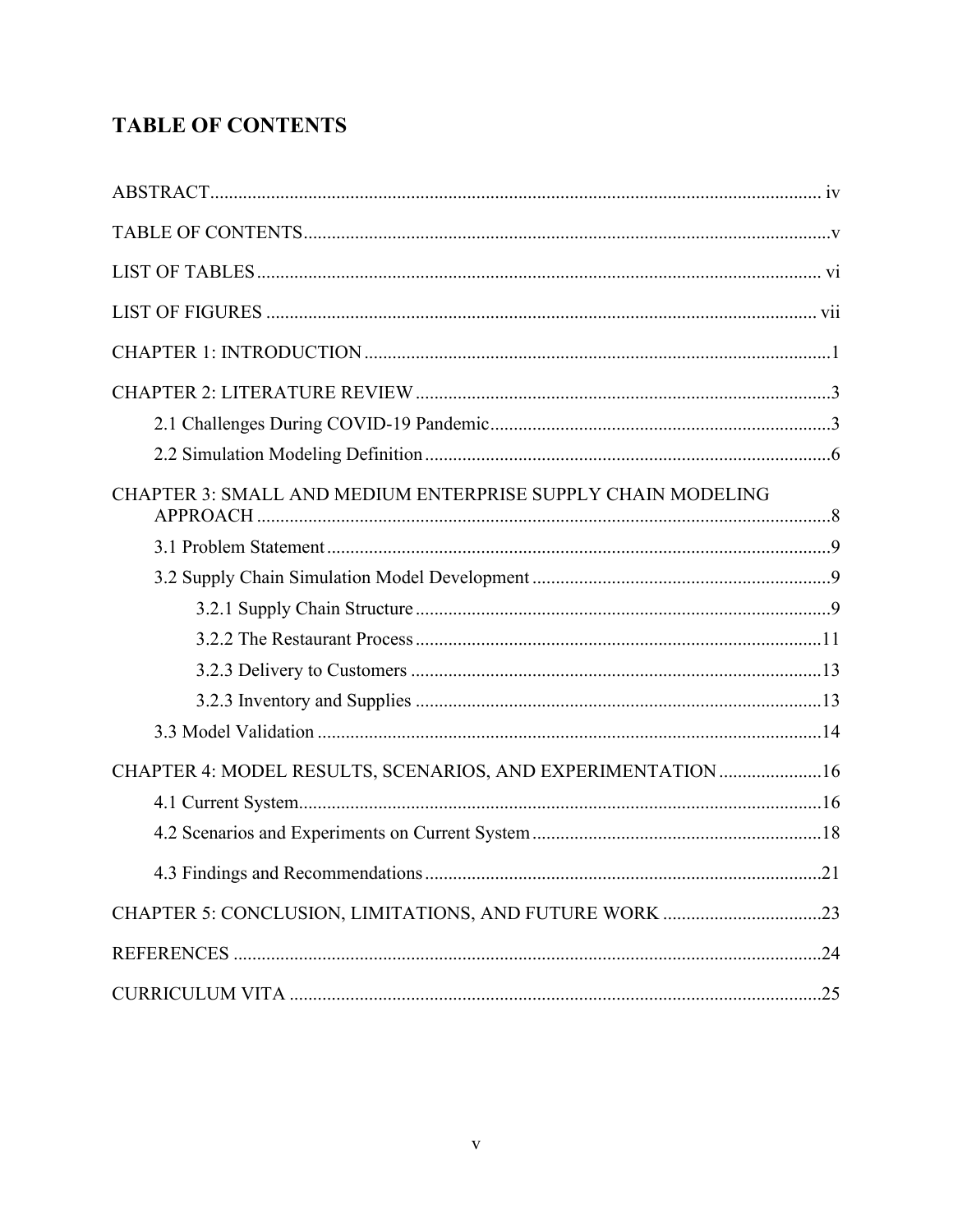# **LIST OF TABLES**

<span id="page-6-0"></span>

| Table 2.1: Key Performance Measures of a Restaurant's Supply Chain Simulation Model 6    |
|------------------------------------------------------------------------------------------|
|                                                                                          |
|                                                                                          |
|                                                                                          |
| Table 4.3: Performance Measurements of Two Scenarios with Additional Employees Hired  18 |
| Table 4.4: Performance Measurements of Two Scenarios with Additional Employees Hired and |
| Table 4.5: Performance Measurements of Two Scenarios with Additional Employees Hired and |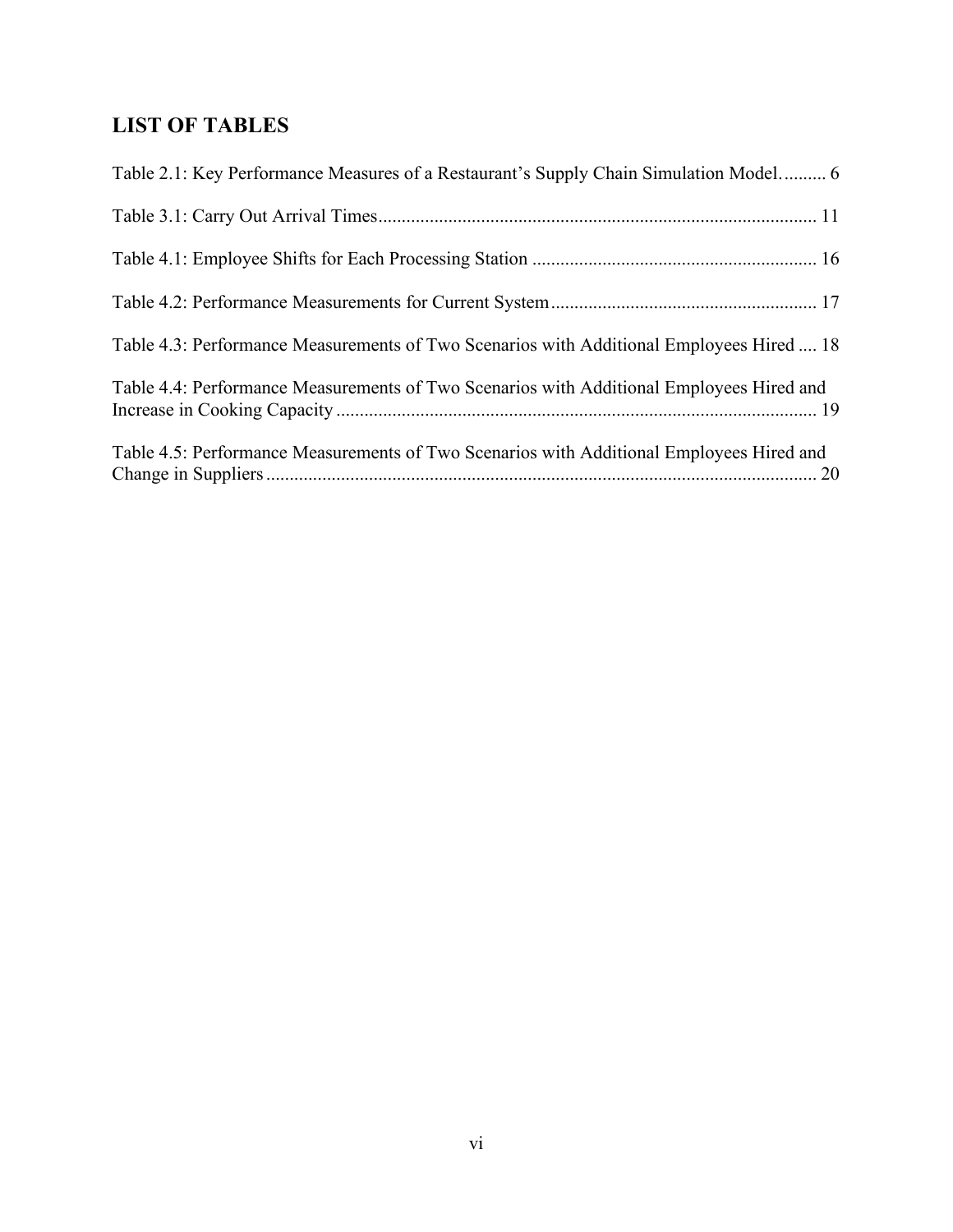# **LIST OF FIGURES**

| Figure 3.4: Restaurant's Discrete Modeling Process for Carry Out Orders 3.2: Supply Chain |  |
|-------------------------------------------------------------------------------------------|--|
|                                                                                           |  |
|                                                                                           |  |
|                                                                                           |  |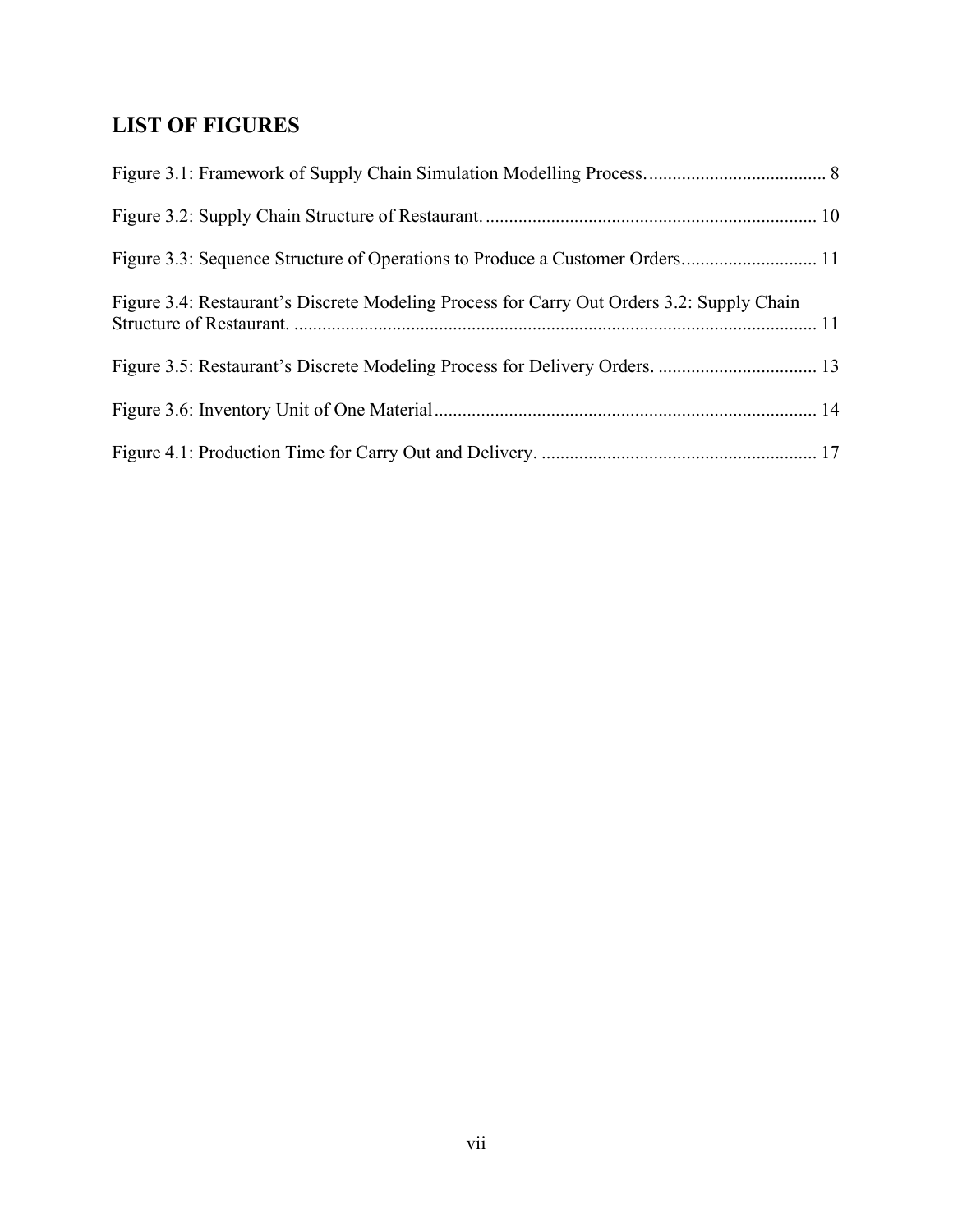# <span id="page-8-0"></span>**1. INTRODUCTION**

The COVID-19 pandemic has affected the population's health and economic activities in all countries. Lockdowns, government guidelines, and the increase of cases have disrupted the supply and demand of many goods and have negatively impacted the supply chains (Moretto and Caniato, 2021). Small and Medium Enterprises (SME) had several unique challenges due to the disruptions in their supply chains. However, the Large Enterprises (LE) had the resources and technology budgets to implement strategies to continue working normally, whereas SMEs with limited resources could not do so. SMEs are the backbone of many economies accounting for 60% employment from 95% of companies worldwide. They are the most fundamental and significant economic units globally (Baral et al., 2021).

It was found that during the COVID-19 pandemic, most of the SME organizations and restaurants were not ready for such a disruptive event and lacked the planning to overcome such a situation. SMEs need to develop short-term and long-term strategies for being resilient during an uncertain business environment (Baral et al., 2021). Businesses always have the opportunity to strengthen their operations during adversity and prepare to respond positively to similar future events (de Freitas et al., 2020).

One of the most crucial service parameters for restaurant customers is the waiting time. Studies have shown that customers switch to other restaurants from a particular restaurant because of insufficient personnel and long waiting times (Jain and Ali, 2016). Other reasons include an inventory of the ingredients to prepare all menu items and other essential supplies. These businesses require a reliable supply chain to become competitive and successful. SMEs could take actions to minimize the risk of disruptions in the supply chain that are usually uncertain. A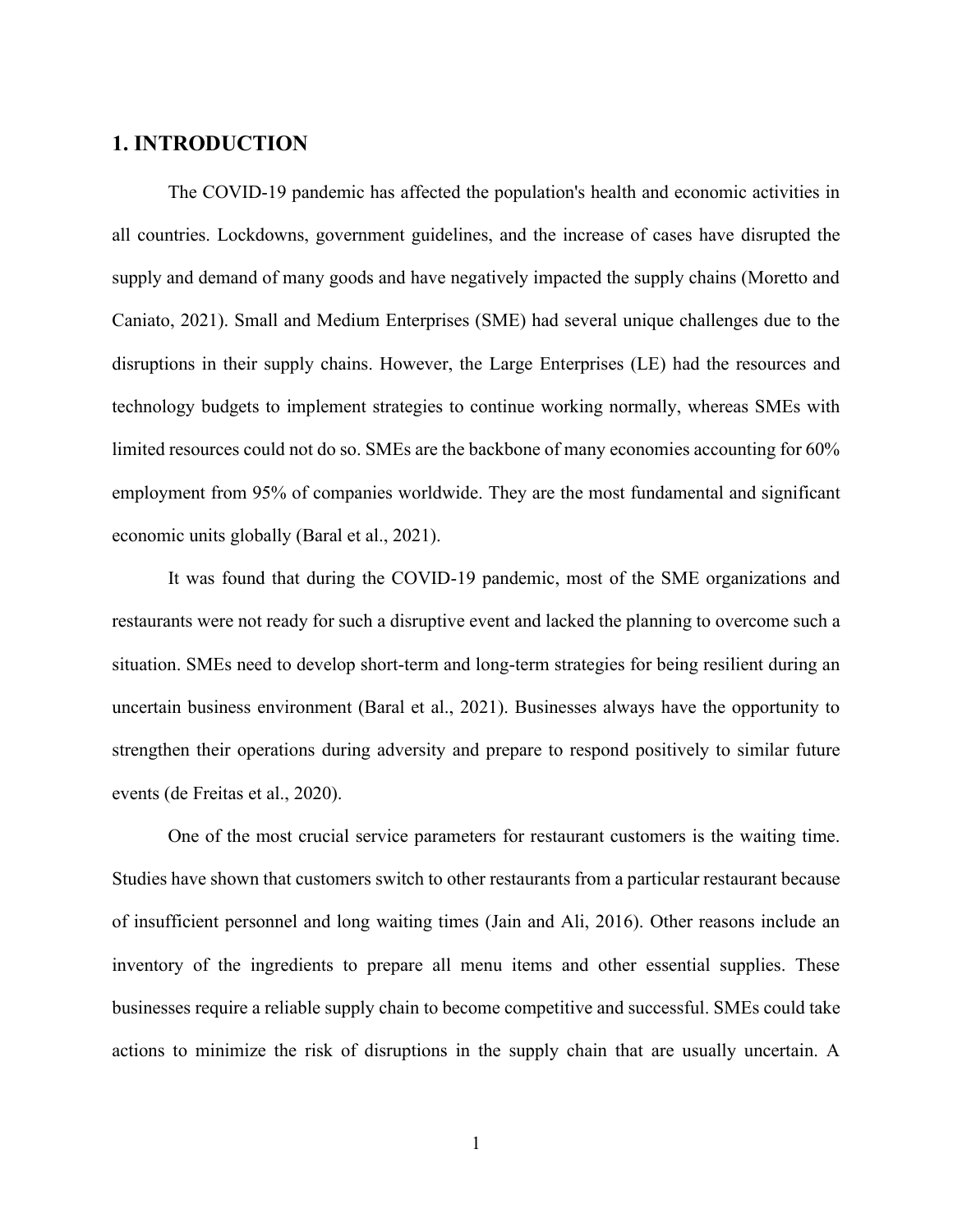simulation model is an effective analysis tool that dynamically changes various internal supply chain variables to improve their services.

This research aims to help a small local business from the fast-food industry reduce production time and delivery time, meet deadlines, and find the best option for suppliers with a simulation model using the AnyLogic® software. Furthermore, the study's findings will contribute to setting up strategies that will improve service and develop a resilient supply chain. The rest of the paper is organized as follows: Section 2 discusses the literature review with factors that caused the disruptions in the supply chain; section 3 discusses the supply chain modeling approach; section 4 states the experiments and scenarios implemented to the model; Section 5 contains the results and recommendations, and finally Section 6 presents conclusions, limitations, and future work of this research.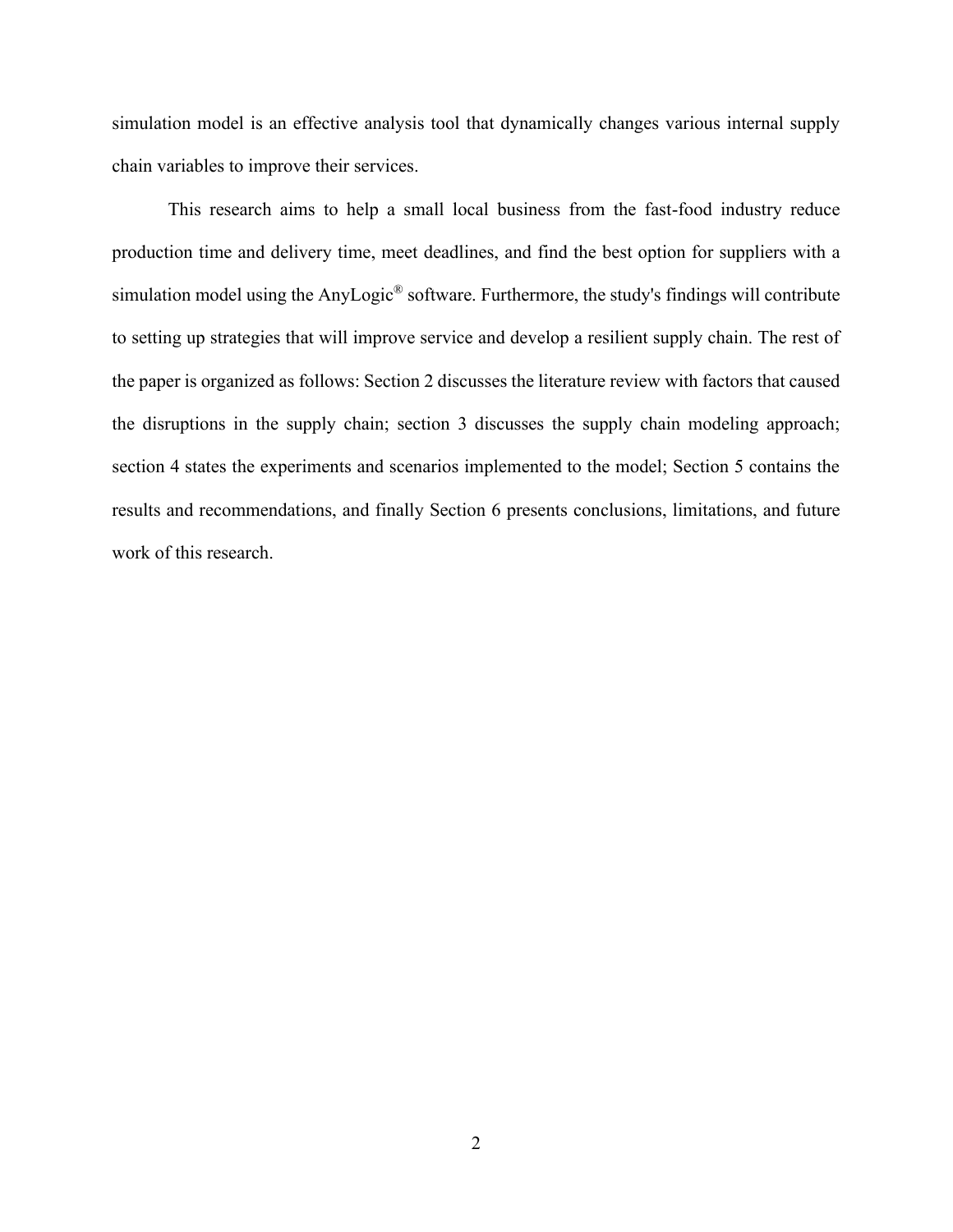#### <span id="page-10-0"></span>**2. LITERATURE REVIEW**

This section discusses the unprecedented effects that the COVID-19 pandemic had on the food supply chain and SME industry. Moreover, the extraordinary challenges that were faced in all stages of the supply chain including preparation, processing, distribution, consumption, and disposal (Boyac<sup>l</sup>-Gündüz et al., 2021).

#### <span id="page-10-1"></span>**2.1 CHALLENGES DURING COVID-19 PANDEMIC**

Predicting trends that influence consumer demand is fundamental for business owners in the SME industry, such as restaurants, to facilitate operations and keep a positive reputation. According to (Tokassynoya and Akbaba, 2017), many variables affect the business image, including price, service, and product quality. These variables have been difficult to sustain because trends have been affected during the COVID-19 pandemic. Stay-at-home orders and the increase or decrease of COVID-19 cases have fluctuated the consumer demand without warnings. For every 1% increase of confirmed cases in a county, the restaurant demand would decrease by 0.06%. With stay-at-home orders, the demand would decline by 3.25% (Yang et al., 2020). In early 2020, consumers forgo public venues, ate at homes, and stocked up on groceries and supplies.

Meanwhile, sales declined at dine-in restaurants, fast-food locations, coffee places, and other casual dining locations by 27% (Felix et al., 2020). Many companies 3reported 50%-90% revenue reduction between June 2019 and June 2020 (de Freitas et al., 2020). Restaurants were not prepared for such a situation, and a few restaurants had to declare bankruptcy; others reported that they soon will not be able to cover their rent and personnel costs (Becker et al., 2020). In addition, shutdowns of non-essential businesses and stay-at-home orders have decreased many consumers' incomes, forcing them to spend less and choosing more affordable options such as cooking at home.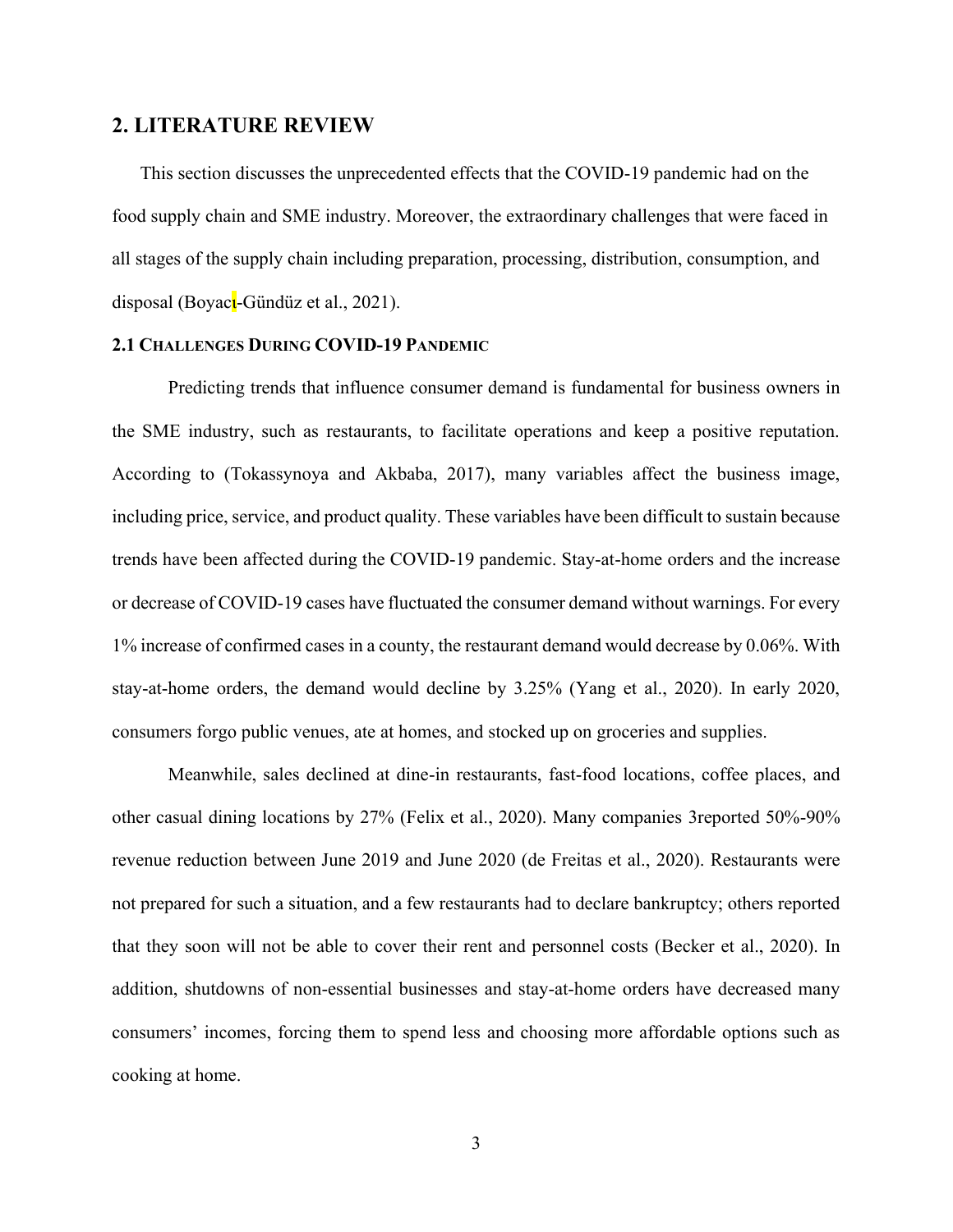With declines in restaurant consumer demands, a phenomenon called ripple effect or disruption propagation started to influence the entire supply chain network. Disruption propagation/ripple effect refers to an operational failure at one entity of the Supply Chain Network (SCN) that causes operating losses of other business entities (Li et al., 2021). Companies that produce, convert, and deliver food to consumers and businesses face a web of interrelated risks and uncertainties across all steps in the value chain – from farmers to end customer channels (Felix et al., 2020). Many food-service suppliers experienced order cancellations and loss of customers due to restaurants closures, either temporarily or permanently shut down, to prevent the spread of the virus. These restaurants' closures left suppliers with extensive inventory in their storage facilities that needed refrigeration, which increased their costs (Felix et al., 2020). Although there were some sudden increases in demand due to the distribution of stimulus checks, it only made a slight change in revenue. On the other hand, these stimulus checks encouraged economic activity, with increased spending, especially among low and medium-income households (Yang et al., 2021).

Food production and processing value chains also encountered multiple challenges in their production, transportation, and distribution (Nagurney, 2021). Many workers were being infected, especially in the meat-packing plants. At the beginning of 2020, over 57,000 workers tested positive for COVID-19 (Larue, 2021). Moreover, in the agriculture workforce, only three in ten workers are citizens of the United States. The rest of the workforce in the US are from other countries working with guest agricultural visas. Due to border closings, only a few workers were available for harvesting, production, and logistics. The COVID-19 also impacted freight service workers who delivered directly to retailers or customers. In addition, some seasonal workers could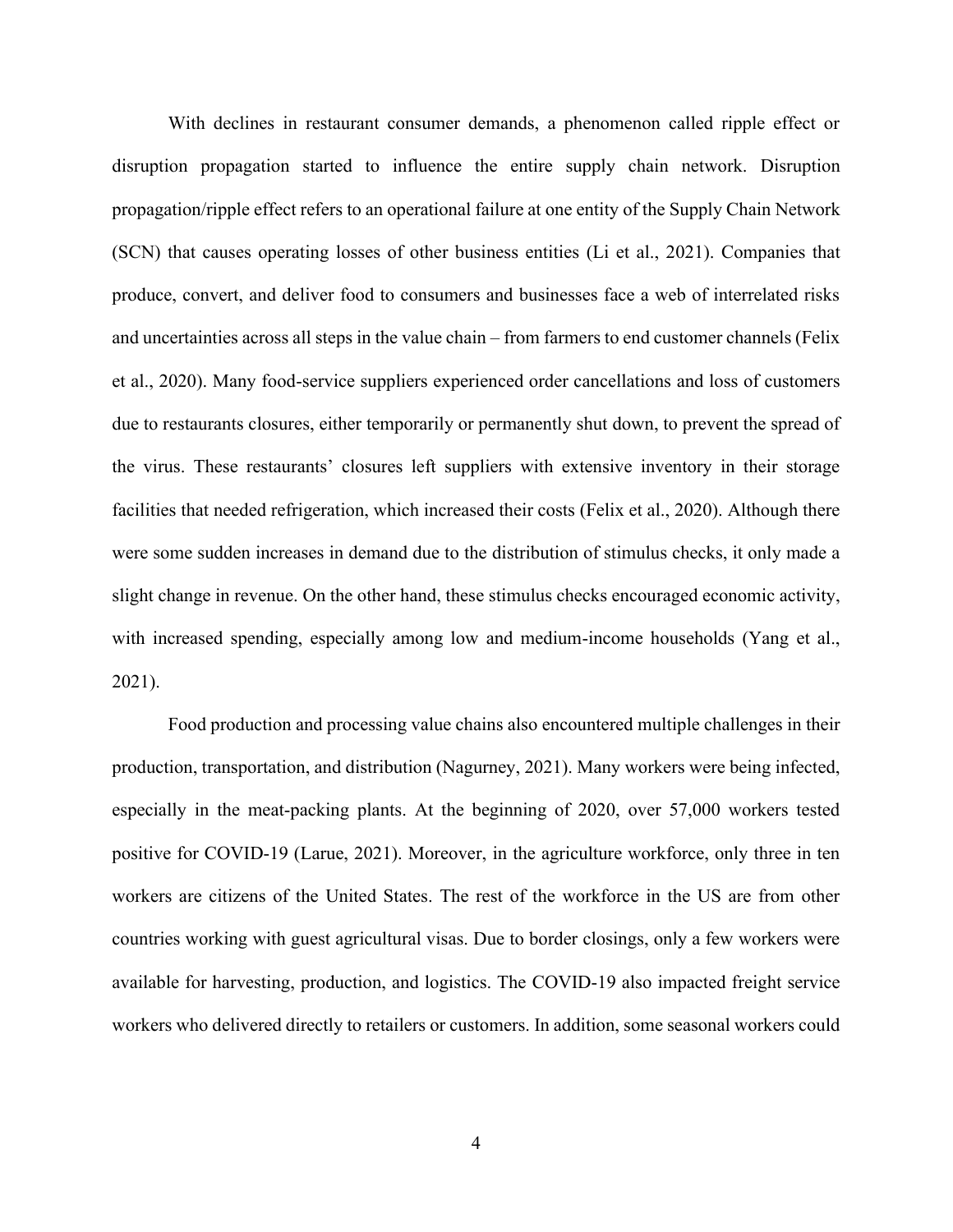not travel for seasonal employment because of travel restrictions resulting longer lead times (Nagurney, 2021).

The food product prices increased with multiple supply chain disruptions (Boyac<sub>l</sub>-Gündüz et al., 2021). Canadian beef and pork experienced a significant temporary increase in price shortly after several meat plants were forced to operate at reduced speed and for fewer hours or shut down. By July 2020, 18 meat processing plants in the United States had already been closed (Felix et al., 2020). The lower volume of meat manufactured by meat-packing plants increased retail prices, widening the gap between farm and retail prices (Larue, 2021). This price rise left restaurants from the SME industry no choice but to increase the costs of their products to recover from the supplychain-driven inflation. The Consumer Price Index (CPI) increased by 5.3 percent between October 2020 and October 2021 and is expected to increase between 3.0% and 4.0% by October 2022 (Chelius, C., MacLachlan, 2021)

Businesses were searching for many ways to survive the pandemic. Some business owners had to cut their staff by half by keeping key personnel. Meanwhile, others were forced to cut salaries (Al-Fadly, 2020). To keep their businesses open, many dine-in restaurants had to take advantage of the increase in demand for delivery. Restaurants had to invest in implementing new delivery systems. This new system forced restaurant owners, kitchen workers, and employees to reinvent their roles to adopt this new approach, which many were not adept at before the pandemic (de Freitas et al., 2020). Many restaurants also had to invest in developing mobile applications and internet and communication technologies that can be implemented with food ordering or delivery requests (Boyacι-Gündüz et al., 2021). Owners were also looking for other options for suppliers with a significant focus on cost reduction and lead time deduction (Baral et al., 2021). Process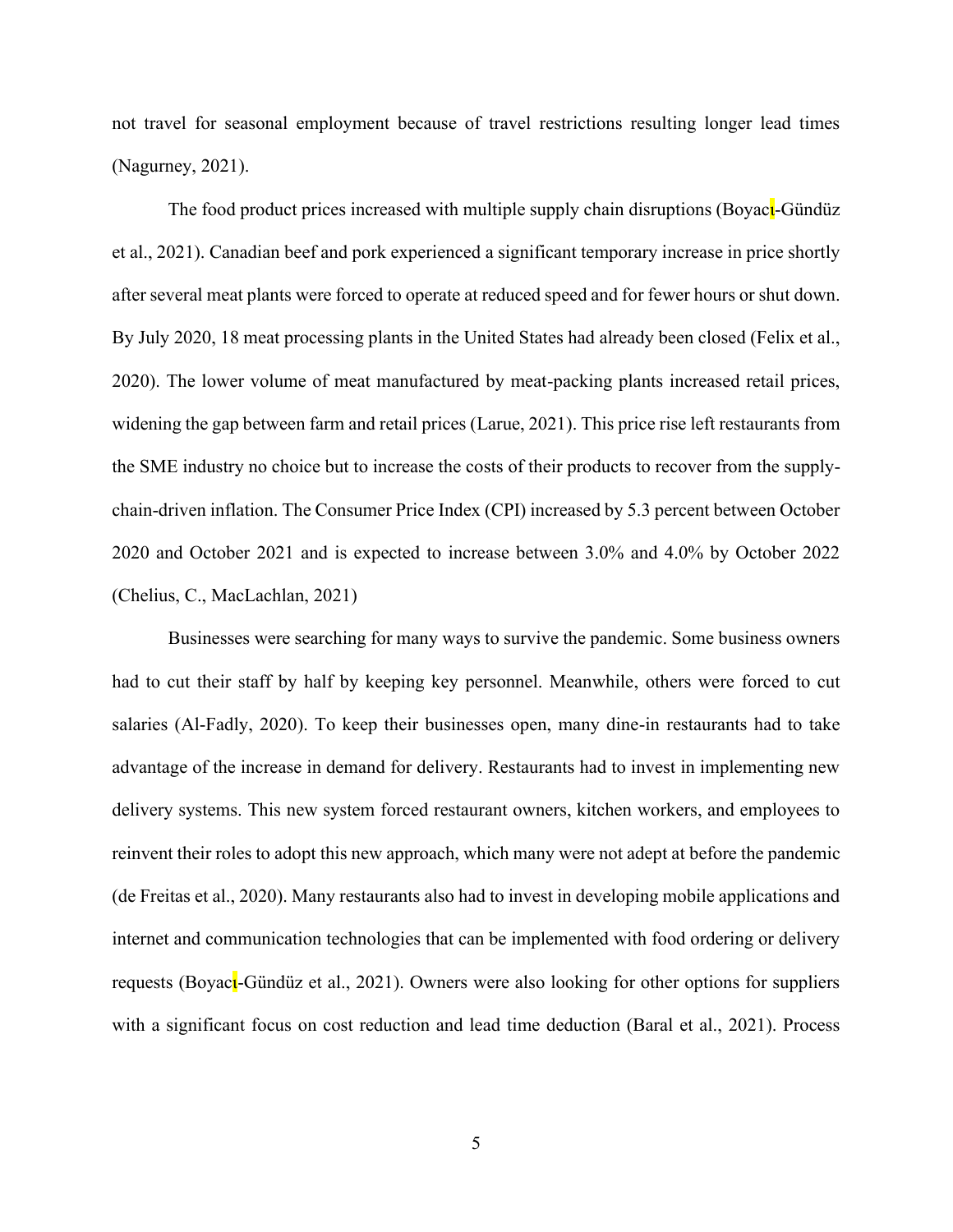modeling and simulation can be crucial tools for businesses to continue adapting and improving operations (Grikštaitė, 2008).

#### <span id="page-13-0"></span>**2.2 DEFINITION OF SIMULATION MODELING**

A simulation is a computerized visual and animated model or module that imitates an actual operation or system over time. Simulation is an indispensable problem-solving methodology for the solution of many real-world problems. Simulation is used to describe and analyze the behavior of a system, ask "what if" questions about the existing system, and aid in the design of existing systems (Banks, 2000). It plays a significant role in studying, analyzing, optimizing, comparing different scenarios, and measuring the effects in advance. It also helps organizations find ways to dimmish business risks and helps understand the operational links and impact of interactions (Grikštaitė, 2008).

In the case of a restaurant, simulation modeling can be used to explore labor productivity requirements to maximize sales volume while maintaining a quality experience, fast service for customers (Brann and Kulick, 2002). The model can track numerous performance measures, including wait time, average utilization, count of executions, and average delivery time (Brann and Kulick, 2002). *Table 2.1* summarizes the most important performance measurements.

<span id="page-13-1"></span>Table 2.1. Key Performance Measures of a Restaurant's Supply Chain Simulation Model

*Order Statistics* | Orders Completed Avg. Time Orders are Completed Avg. Time Orders are Delivered *Process Statistics* Avg. Orders Processed at a time Count of Executions per Station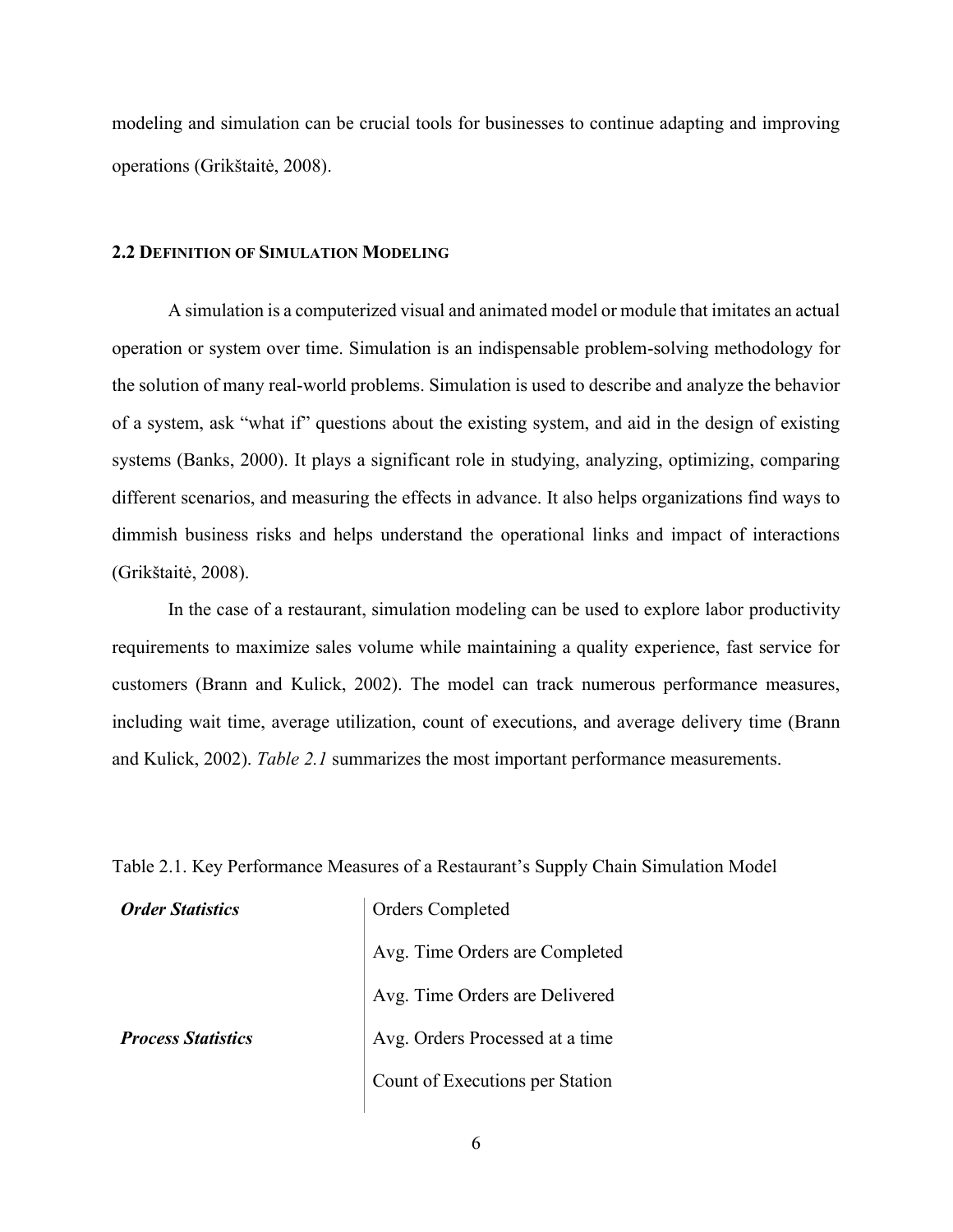Total Late Orders Avg. Time Orders are Late *Worker Statistics* | Avg. Utilization **Food Statistics** Units in Inventory Avg. Time for Units to Restock

The simulation model allows the user to further understand the behavior of the system/restaurant by performing alterations in many factors such as physical layout, equipment availability, worker staffing levels, and positioning. The simulation provides an analysis platform for investigating the impacts of these factors on the performance measurements described in Table 2.1. It can process many hours of simulated transactions with gathered information within a short duration. It also allows for concepts to be screened and assists in making decisions before implementing the changes in the real-world system (Brann and Kulick, 2002). Some alterations/scenarios that can be performed and analyzed are changing the number of staff, introducing a new product, and exploring service impacts.

The number of businesses using simulation is rapidly increasing because of the many benefits that it offers (Banks, 2000). Warehouses, banks, restaurants, and many other industries use simulation to determine bottlenecks and improve their processes. In this case, simulation was utilized to discover which stage in the production process needed additional employees to reduce the production time. In addition, we wanted to determine the effect on the system if new equipment is bought and if suppliers are changed.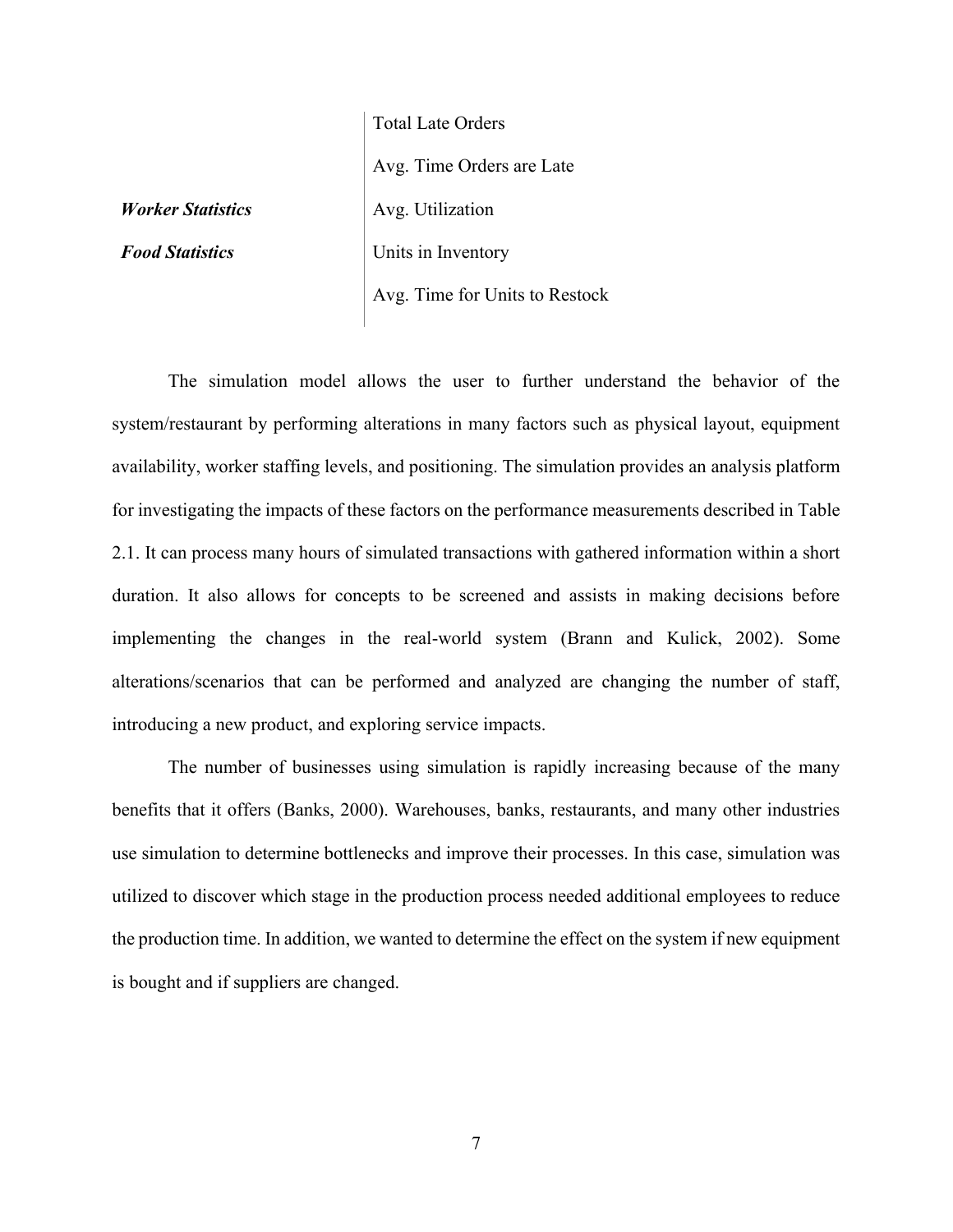# <span id="page-15-0"></span>**3. SMALL AND MEDIUM ENTERPRISE SUPPLY CHAIN MODELLING APPROACH**

The modeling approach comprises five different phases, all represented in Figure 3.1. The first step in the modeling process is to identify the problem definition, which indicates the purpose of the study and specifies the system boundaries (Li, Ren, and Wang, 2016). Secondly, the restaurant's supply chain model is developed with data gathered from the restaurant's Point-Of-Sale (POS) System, inventory management, and daily observation. In step 3, the model is tested and validated using Parameter Variability – Sensitivity Analysis. In this technique, the input values and internal parameters are varied, and the effects are analyzed. The results from the model should replicate the impact as in the real system (Sargent, 1991). Finally, in the last step, the model was performed under different scenarios to see the effect on performance measures and the changes in the system behavior over time.



<span id="page-15-1"></span>Figure 3.1: Framework of Supply Chain Simulation Modelling Process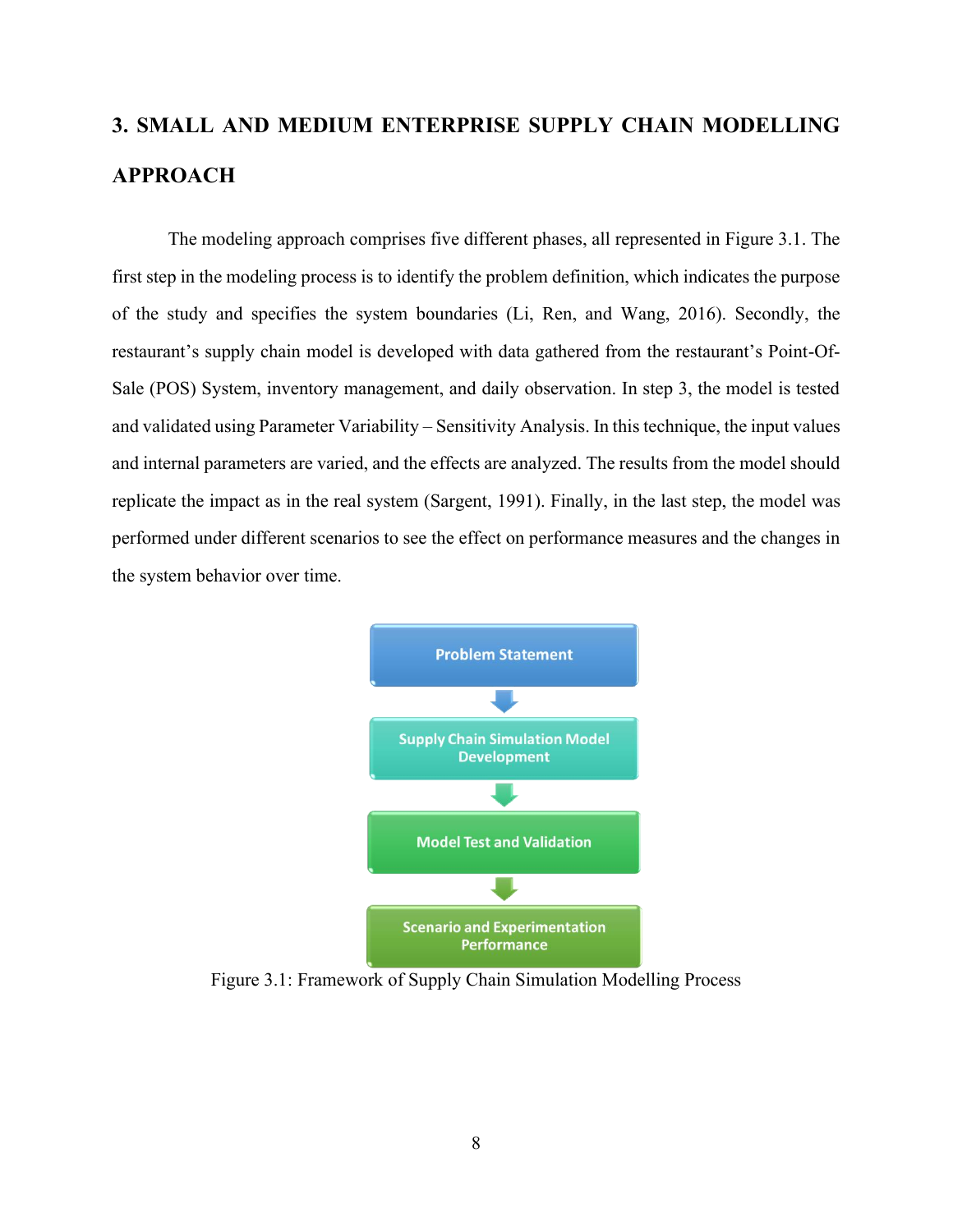#### <span id="page-16-0"></span>**3.1 PROBLEM STATEMENT**

Worldwide, the food industry has been significantly disrupted by the COVID-19 pandemic. Changes in spending and eating trends, COVID-19 infections among restaurant workers, closure of multiple plants and manufacturers, disruptions in transportation, extreme labor shortage, and a significant increase in food prices are some of the effects of COVID-19 (Hobbs, 2020). With the various disruptions within the food supply chain, SMEs struggled to keep their businesses open. This study examines the case of an SME restaurant from the fast-food industry that faced multiple challenges. The restaurant faced labor shortages and longer lead times from their suppliers. They also encountered a considerable increase in demand for delivery orders and decreased carryout orders.

#### <span id="page-16-1"></span>**3.2 SUPPLY CHAIN MODEL SIMULATION DEVELOPMENT**

#### <span id="page-16-2"></span>*3.2.1 SUPPLY CHAIN STRUCTURE*

The restaurant's supply chain simulation model was built using a software called AnyLogic®. AnyLogic is a simulation software used in manufacturing, healthcare, marketing, transportation, warehouse operations, and supply chains. AnyLogic is the leading simulation software for business applications, utilized worldwide by over 40% of Fortune 100 companies (Borschchev, 2013). AnyLogic has all the right tools to make any model elegant, natural, and manageable. The software offers three different types of modeling: agent-based, discrete event, and system dynamics (Borschchev, 2013). Multimethod modeling was used to construct the supply chain using agent-based and discrete event modeling. The supply chain starts with procuring raw material from suppliers to make the product to deliver the customer's final product. An example is depicted below in Figure 3.1.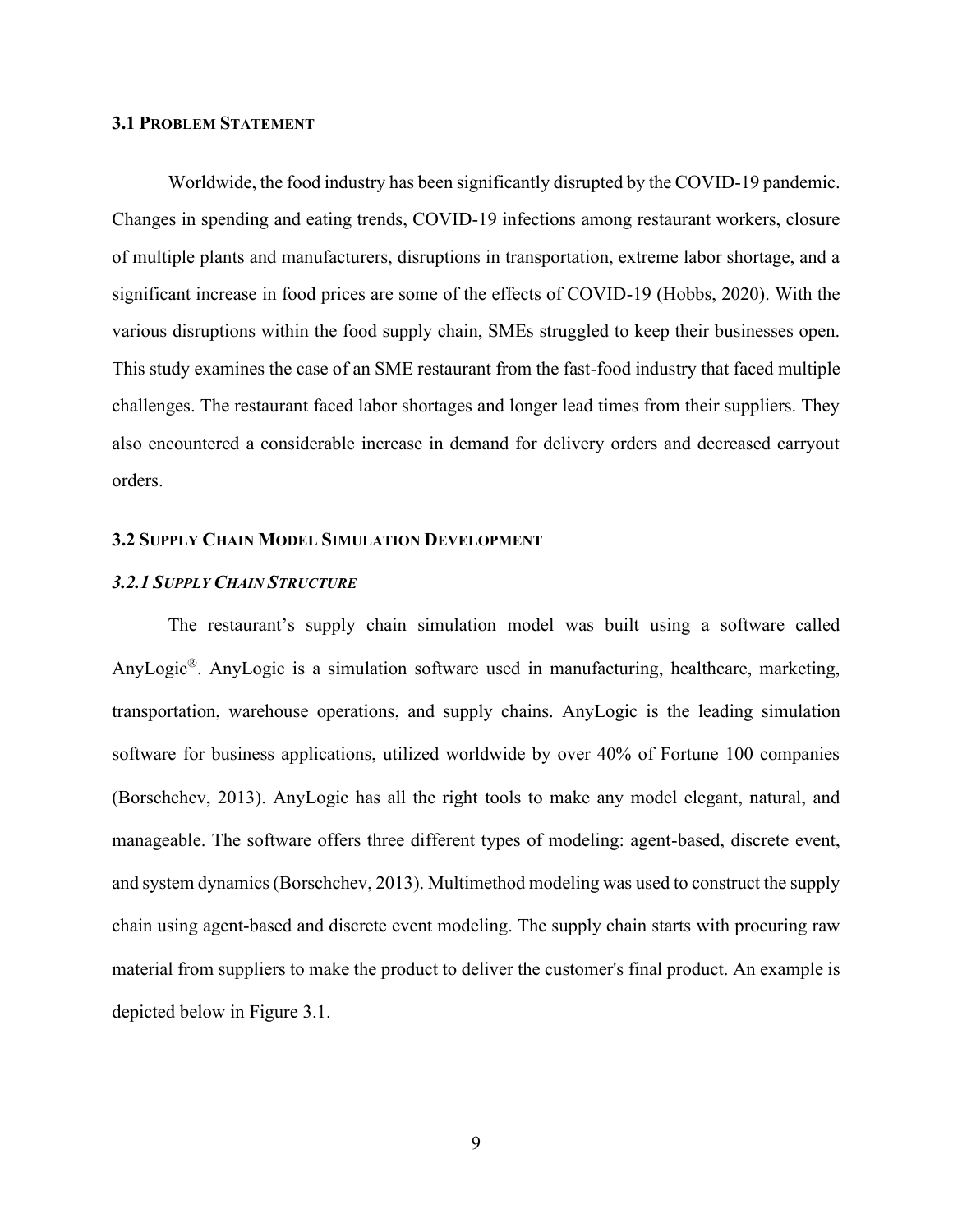

Figure 3.2: Supply Chain Structure of Restaurant

<span id="page-17-0"></span>Agent-based modeling is used to demonstrate the behavior of the delivery system between suppliers, restaurants, and customers. This type of modeling is defined as "the set of techniques [in which] relations and descriptions of global variables are replaced by an explicit representation of the microscopic features of the system, typically in the form of microscopic ('agents') that interact with each other and their environment according to (often very simple) rules in a discrete space-time" (Nicholls et al., 2016, p. 3). Agents may represent very diverse things: projects, products, ideas, people, vehicles. They are a unit of model design that can have behavior, memory, and timing by having defined variables, events, stock and flow diagrams, and process flowcharts. The design of an agent typically starts with identifying its attributes, behavior, and interface with the external world (Borschchev, 2013). In this case, the agents represent the delivery trucks used to deliver the supplies to the restaurant and the employees with automobiles to deliver to the customers who chose delivery.

Discrete event modeling was used to build the sequence of operations performed to finish an order placed by the customer. The term discrete refers to the fact that discrete event modeling jumps from one event's time to the following (Karnon et al., 2012). Figure 3.3 represents the series of events that the order must go through before handing it off to the customer. The processes inside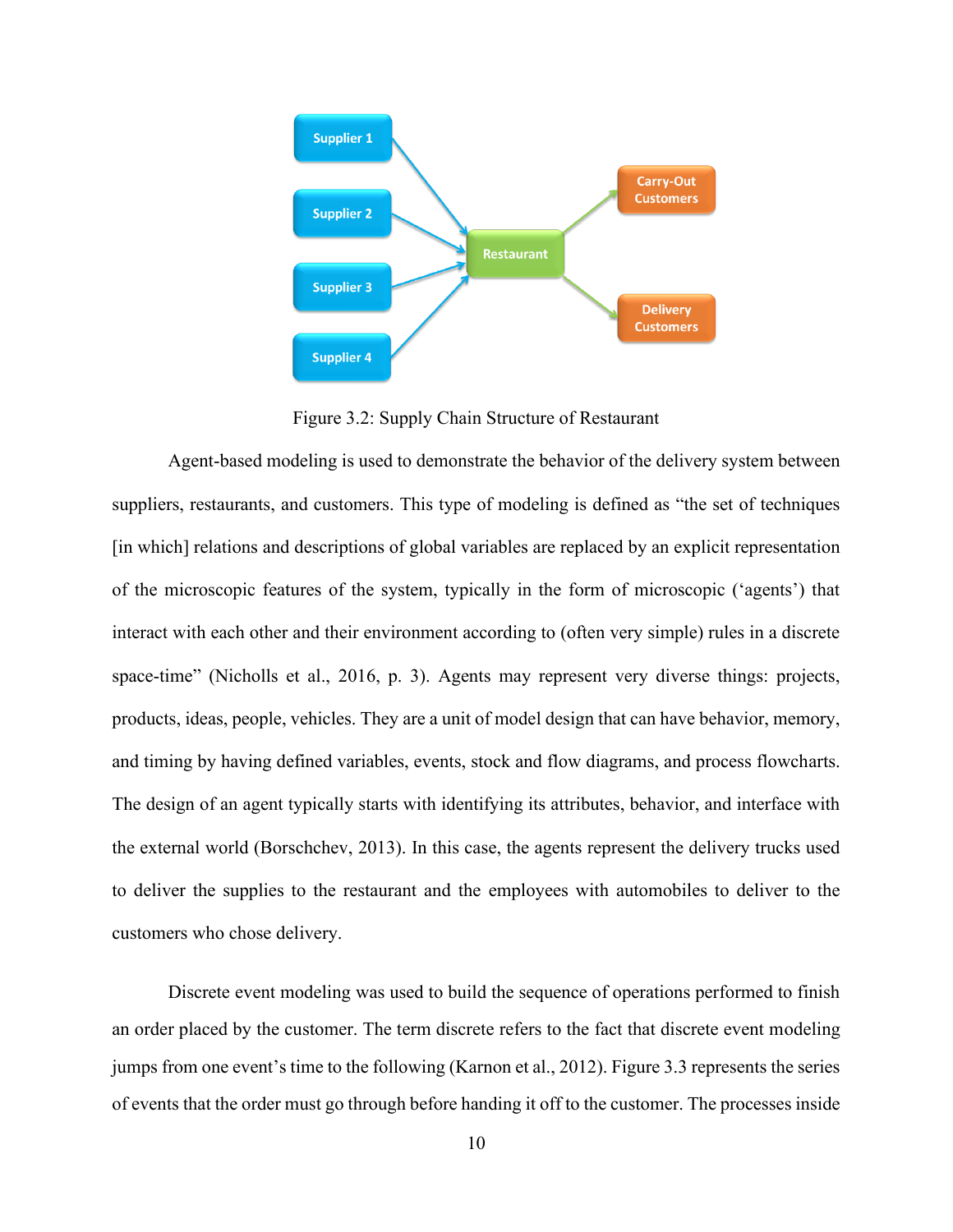the restaurant include taking orders, preparing orders, cooking orders, packing orders, and deliver of hand-out orders.



Figure 3.3: Sequence Structure of Operations to Produce a Customer Order

#### <span id="page-18-2"></span><span id="page-18-0"></span>*3.2.2 THE RESTAURANT PROCESS*

The process transforms into the AnyLogic model depicted in Figure 3.4. First, agents are generated by the source, which is the starting point of the process. Agents represent objects that move through the system; in this case, they stand for the customer orders. The source, "CarryOutOrders," defines how many agents should be generated and the schedule of exact arrival times and quantities. Because the restaurant has peaked in demand during lunch and dinner times and has certain working hours, we used an arrival table with the number of orders per hour. The information can be found in Table 3.1.



<span id="page-18-3"></span><span id="page-18-1"></span>Figure 3.4: Restaurant's Discrete Modeling Process for Carry Out Orders

|              | Table 3.1: Carry Out Arrival Times |              |
|--------------|------------------------------------|--------------|
| <b>Start</b> | <b>End</b>                         | <i>Value</i> |
| 10:00:00 AM  | 11:00:00 AM                        | 3            |
| 11:00:00 AM  | $12:00:00$ PM                      |              |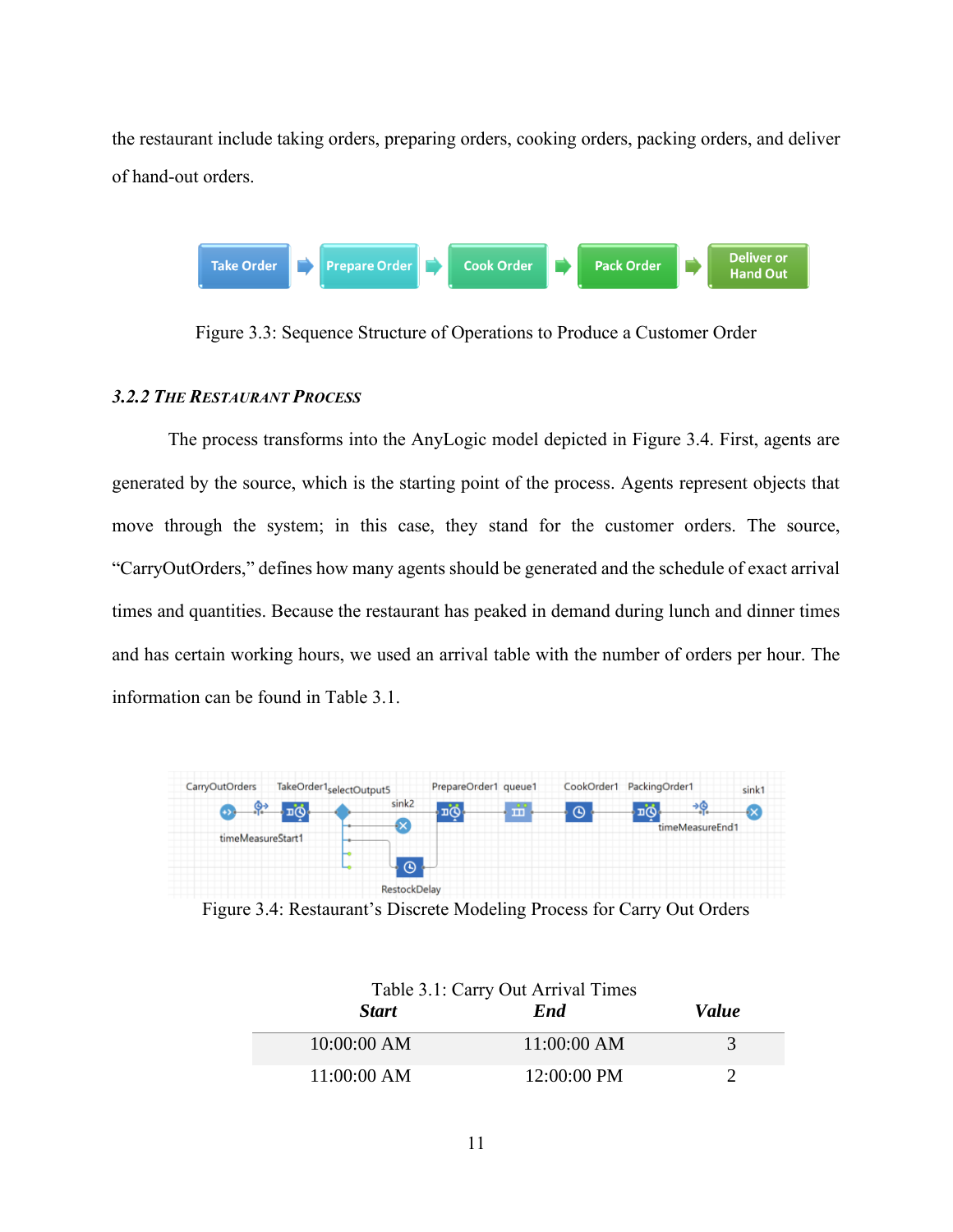| 12:00:00 PM  | $1:00:00$ PM | 6  |
|--------------|--------------|----|
| 1:00:00 PM   | 2:00:00 PM   | 7  |
| $2:00:00$ PM | 3:00:00 PM   | 8  |
| 3:00:00 PM   | 4:00:00 PM   | 14 |
| $4:00:00$ PM | 5:00:00 PM   | 15 |
| 5:00:00 PM   | $6:00:00$ PM | 10 |
| $6:00:00$ PM | 7:00:00 PM   | 11 |
| 7:00:00 PM   | $8:00:00$ PM | 9  |
| 8:00:00 PM   | 9:00:00 PM   | 7  |
| $9:00:00$ PM | 10:00:00 PM  | 5  |
| 10:00:00 PM  | 11:00:00 PM  | 3  |
|              |              |    |

The orders enter the first step, "TakeOrder1," where the employee takes the order and sends it to the kitchen. The duration of this process is represented by the pert distribution, which is a continuous distribution with three inputs, Minimum, Most Likely, and Maximum (pert (min, mode, max)). It was noted that 80% of customers already knew their order. In comparison, the other 20% had to be assisted with their options which delayed the process. In this step, the employee is represented as a resource. Resources are objects that agents use to perform a given action. Examples of resources include employees, doctors, nurses, vehicles, and forklift trucks. Resources or employees can also serve one or more agents simultaneously (Banks, 2000).

The orders then have the option to enter a "ReStockDelay" or "PepareOrder1" based on multiple conditions. Orders can only enter the "ReStockDelay" if any product from the inventory has reached 0. Once orders are in this process, they can wait until the product is restocked or canceled. The waiting time will be determined by the time it takes for the supplier to arrive at the restaurant. This delay does not require any employees. Suppose none of the products reach an inventory of 0. In that case, orders will go directly to "PrepareOrder1".

Once the order has been prepared, it enters the process of cooking. This step doesn't require any employees; however, it does have a capacity of 6 orders cooking at a time. If the capacity is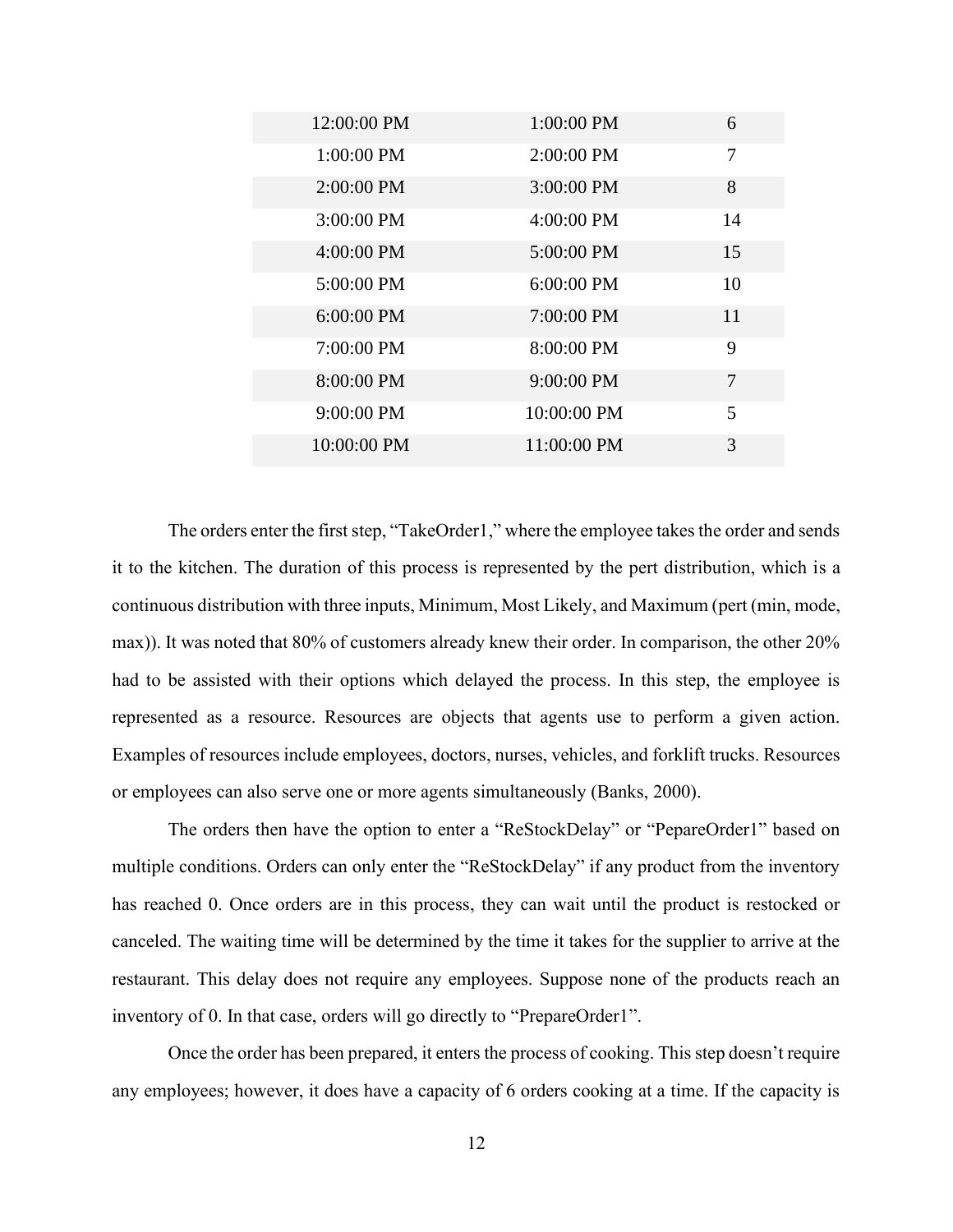full, the orders will wait in "queue1" until the capacity is available. The final step is "PackingOrder," which requires employees who have a work schedule, also found in the Appendix Section. Finally, the orders are handed to the customers and then exit through the "Sink" block for their disposal.

#### <span id="page-20-0"></span>*3.2.3 DELIVERY TO CUSTOMERS*

If the orders are requested for delivery, a few more steps must be added to the process. After the order has been packed, a delivery driver or resource is commanded to grab a truck in the "seize block" and drive 25 mph to the customer from the restaurant, as demonstrated in the block "toCustomer" in Figure 3.5. Once the driver arrives, it unpacks and hands the order to the customer in the "unpacking" block with a processing time of a uniform distribution. The uniform distribution is also continuous with two inputs (min, max). Finally, the driver navigates back to the restaurant represented in the "moveTo" block, releasing the truck.



Figure 3.5: Restaurant's Discrete Modeling Process for Delivery Orders

#### <span id="page-20-2"></span><span id="page-20-1"></span>*3.2.4 INVENTORY AND SUPPLIERS*

The restaurant's supply chain includes four different suppliers: Supplier 1, Supplier 2, Supplier 3, and Supplier 4. Supplier 1 is responsible for sending Product A to the restaurant, Supplier 2 supplies with Product B and Product C, Supplier 3 with Product D and Product E, and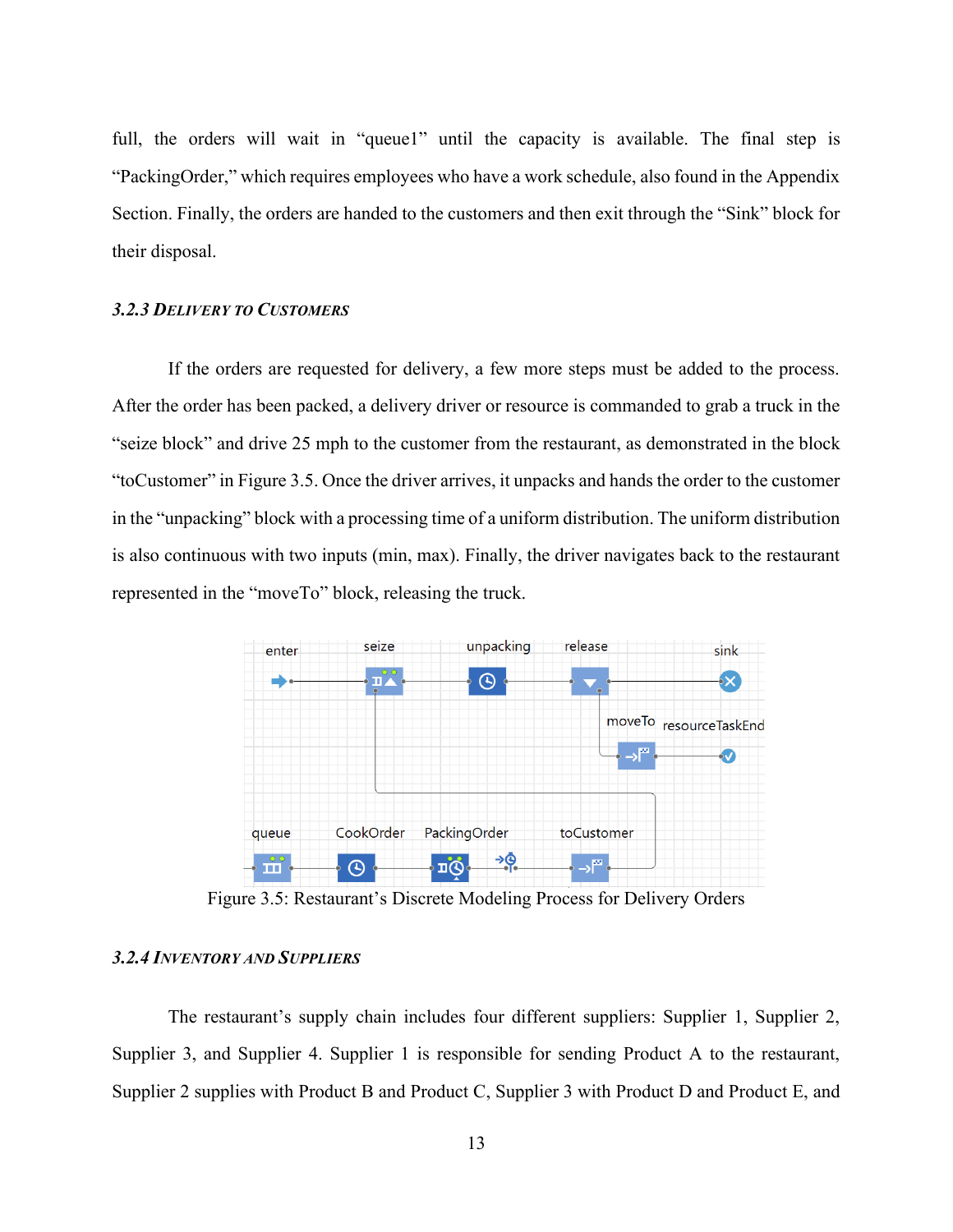Supplier 4 with Product F. All products in stock decrease at a daily usage rate, and it is reflected as Stock such as the one in Figure 3.6 as "PepsStock." Suppose the supply of any product reaches a low number between 0 and 5. In that case, it will send an order to the corresponding supplier. The supplier will seize a truck, drive to the restaurant, unpack the order with a processing time, and return it to the supplier.



Figure 3.6: Inventory Unit of One Material

#### <span id="page-21-1"></span><span id="page-21-0"></span>**3.3 MODEL VALIDATION**

A model should be developed for a specific purpose or application and its validity determined concerning that purpose. Tests and evaluations are conducted until sufficient confidence is obtained that a model can be considered for its intended application (Sargent, 1991). As previously discussed, several parameters within the model were varied to verify if the model was working correctly and could be utilized to find solutions. The employees for each station inside the restaurant were decreased, and it was found that the time to finish an order increased by approximately 15%. The processing times for the stations inside the restaurant were increased by 2 minutes in the same form. It was established again that finishing an order increased by 10% - 20%. Product A hit a stock of 0, and this caused half of the customers to leave the system while others chose to wait until the product was restocked. The restocking was validated when the Stock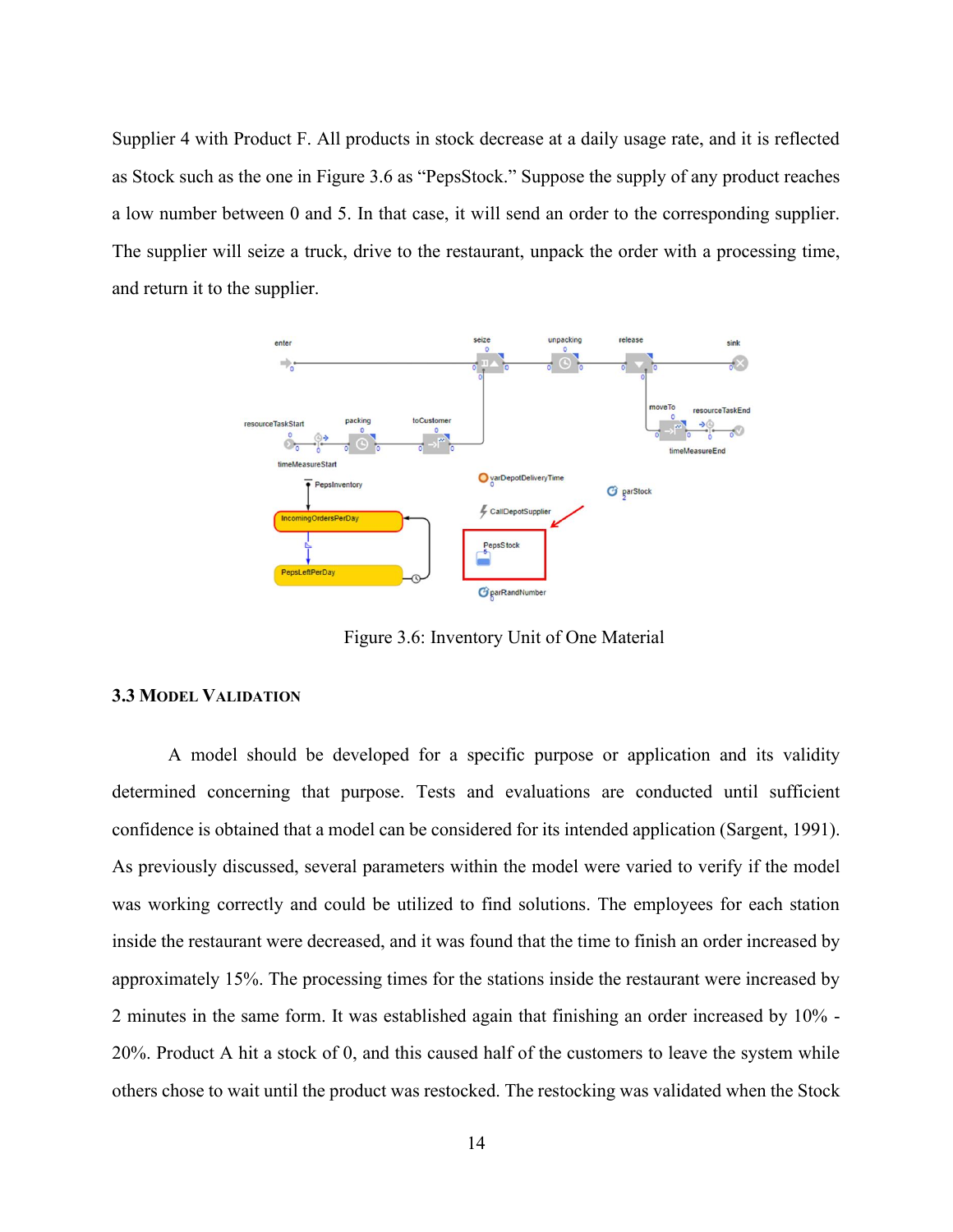was filled to its maximum number. The lead time for getting a supply was recorded to about 2-4 hours for each supplier. Additionally, the performance measurements of the current system were compared to the process of the in real-life and it was determined that the model was very accurate.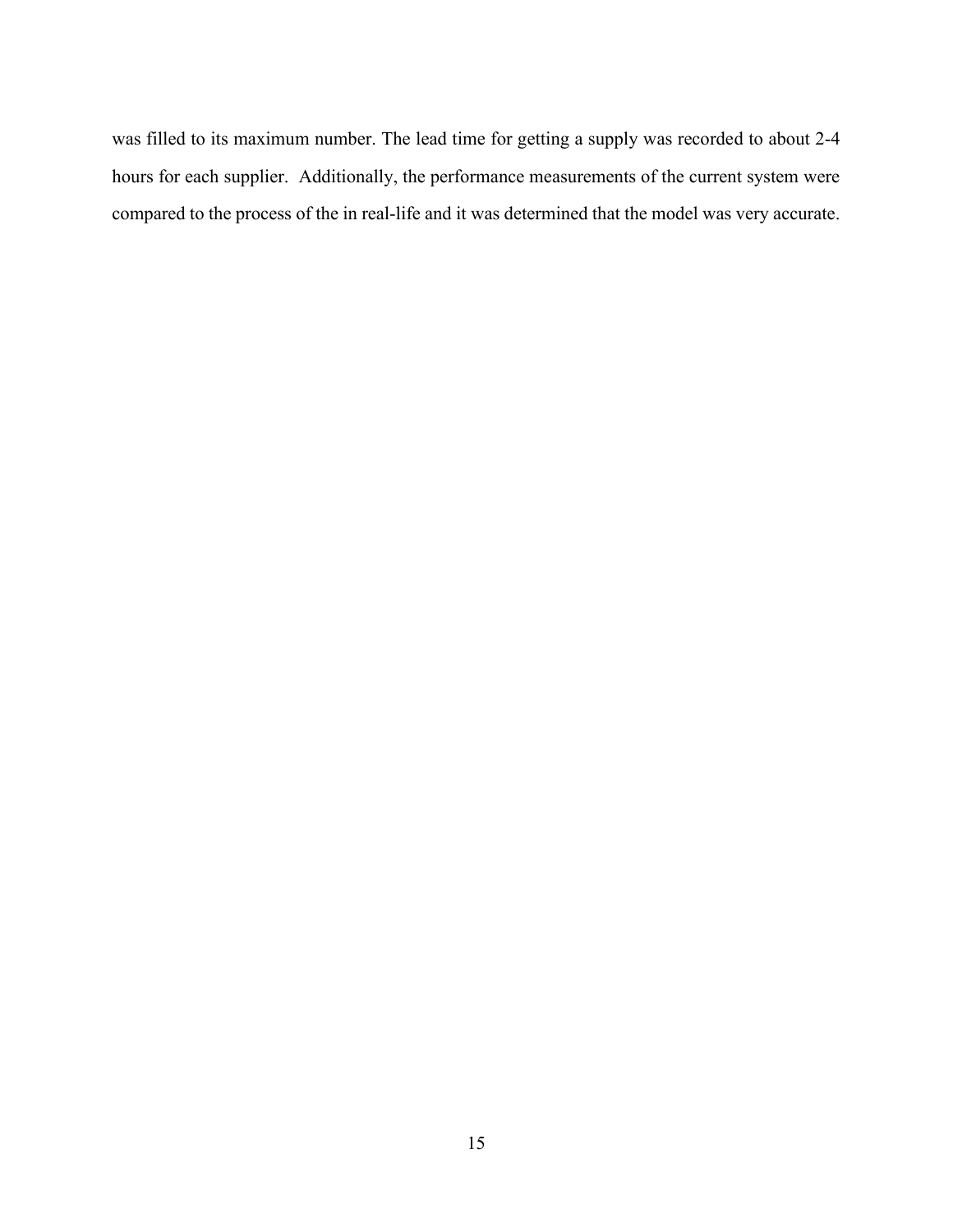### <span id="page-23-0"></span>**4. MODEL RESULTS, SCENARIOS, AND EXPERIMENTATION**

#### <span id="page-23-1"></span>**4.1 CURRENT SYSTEM**

The model is launched with the processing times and the number of incoming orders of a typical day. A typical day consists of four shifts for each processing station. On a normal working day, the ideal due time for carryout orders is 40 minutes, and the scheduled time for deliveries is 55 minutes. The orders enter the "TakeOrder1" block and process at a processing distribution time of pert (2, 5, 3) minutes. The order-taking process has one employee for shifts 1, 2, and 4 and 2 employees for the 3<sup>rd</sup> shift. If units in the inventory reach 0, 95% will cancel while the other 5% will decide to wait until restocked. Otherwise, the orders will proceed to the next block, "PrepareOrder1," and are processed at a distribution time of pert (2, 5, 3.5) minutes. Employees are positioned in the same way as the first station, "TakeOrder1". The orders then continue to the next station, "CookOrder1", and this task is completed with a time of pert (6, 12, 9.5) minutes without employees being present. The orders are then prepared in the next step, "PackingOrder1," with a time of pert  $(2, 5, 3)$  minutes, and if the order must be delivered, the processing time increases to pert (3, 6, 5) minutes. This station has one1 employee for each shift. A summary of the employee shifts is detailed below in Table 4.1.

<span id="page-23-2"></span>

|         | <b>Order Employees</b> | <b>Prepare Employees</b> |                | <b>Pack Employees</b> |  | <b>Delivery Drivers</b> |                |
|---------|------------------------|--------------------------|----------------|-----------------------|--|-------------------------|----------------|
| Shift 1 | $10:00 - 14:00$        | $10:00 - 14:00$          |                | $10:00 - 14:00$       |  | $10:00 - 12:00$         |                |
| Shift 2 | $14:00 - 16:00$        | $14:00 - 16:00$          |                | $14:00 - 16:00$       |  | $12:00 - 16:00$         |                |
| Shift 3 | $16:00 - 22:00$        | $16:00 - 21:00$          | $\overline{2}$ | $16:00 - 22:00$       |  | $16:00 - 22:00$         | $\overline{2}$ |
| Shift 4 | $22:00 - 23:00$        | $21:00 - 23:00$          |                | $22:00 - 23:00$       |  | $22:00 - 23:00$         |                |

Table 4.1 Employee Shifts for Each Processing Station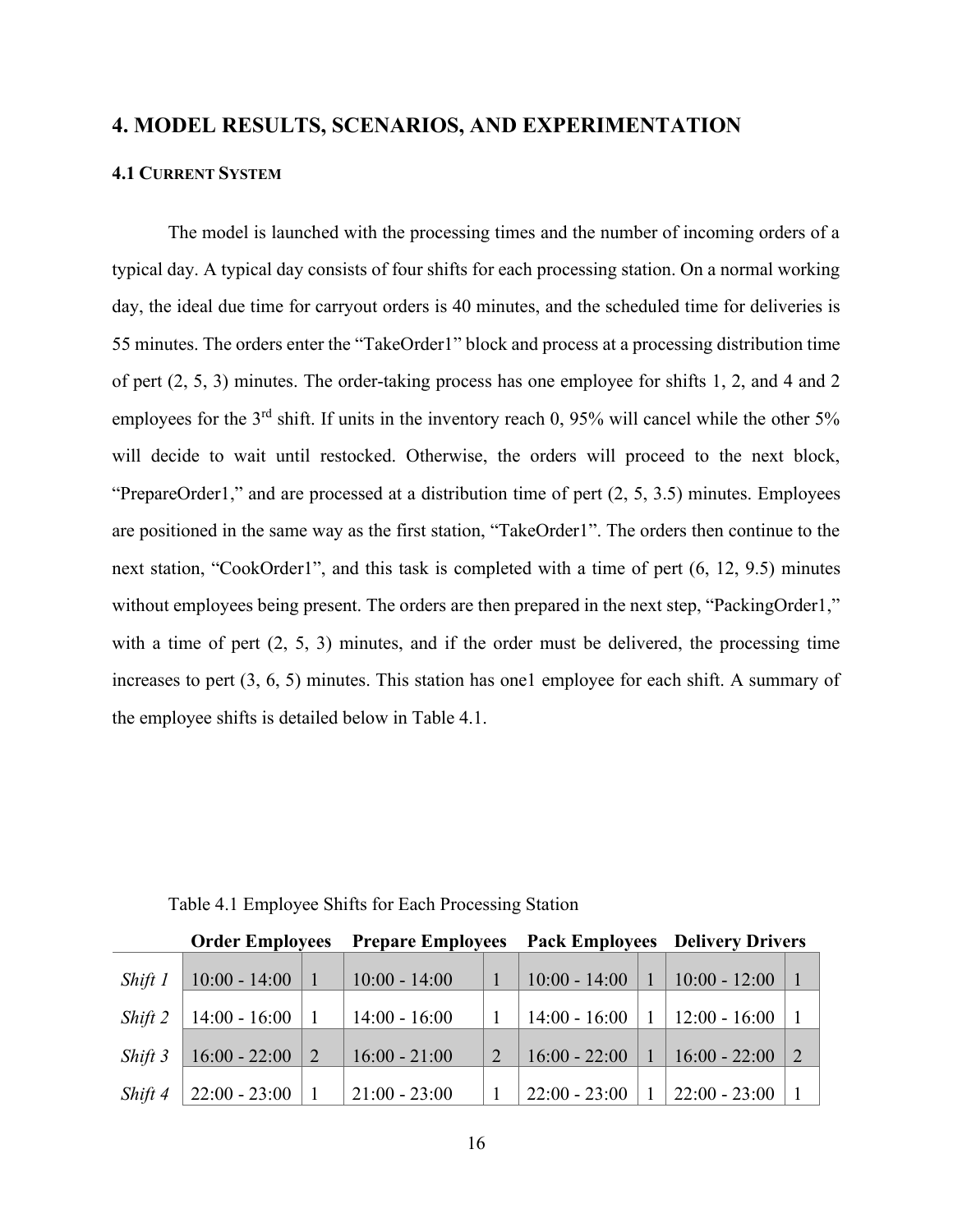If the orders are for delivery, the drivers will seize the order and navigate to the customers at an average speed of 25 MPH. Once the driver arrives, it unpacks the order at a processing time with a uniform distribution of (5, 10) minutes and then drives back to the restaurant. The shifts for the drivers are also mentioned in Table 4.1. The model was run for 648 hours or 27 days, and the results are listed in Table 4.2.

<span id="page-24-0"></span>Table 4.2 Performance Measurements for Current System

| <b>Average Production Time</b>                 | 34.3 minutes |
|------------------------------------------------|--------------|
| <b>Percentage of Late Carry Out Orders</b>     | 26.09%       |
| <b>Percentage of Late Delivery Orders</b>      | 10.33%       |
| <b>Percentage of Total Late Orders</b>         | 23.35%       |
| <b>Number of Customers Waiting for Restock</b> | -7           |
| <b>Number of Customers Leaving</b>             | 97           |
| <b>Percentage of Customers Leaving</b>         | 3.06%        |

Figure 4.1 represents the production time in hours, where the highest points were reached due to the seven customers that were willing to wait 2-3 hours until the inventory was restocked.



<span id="page-24-1"></span>Figure 4.1: Production Time for Carry Out and Delivery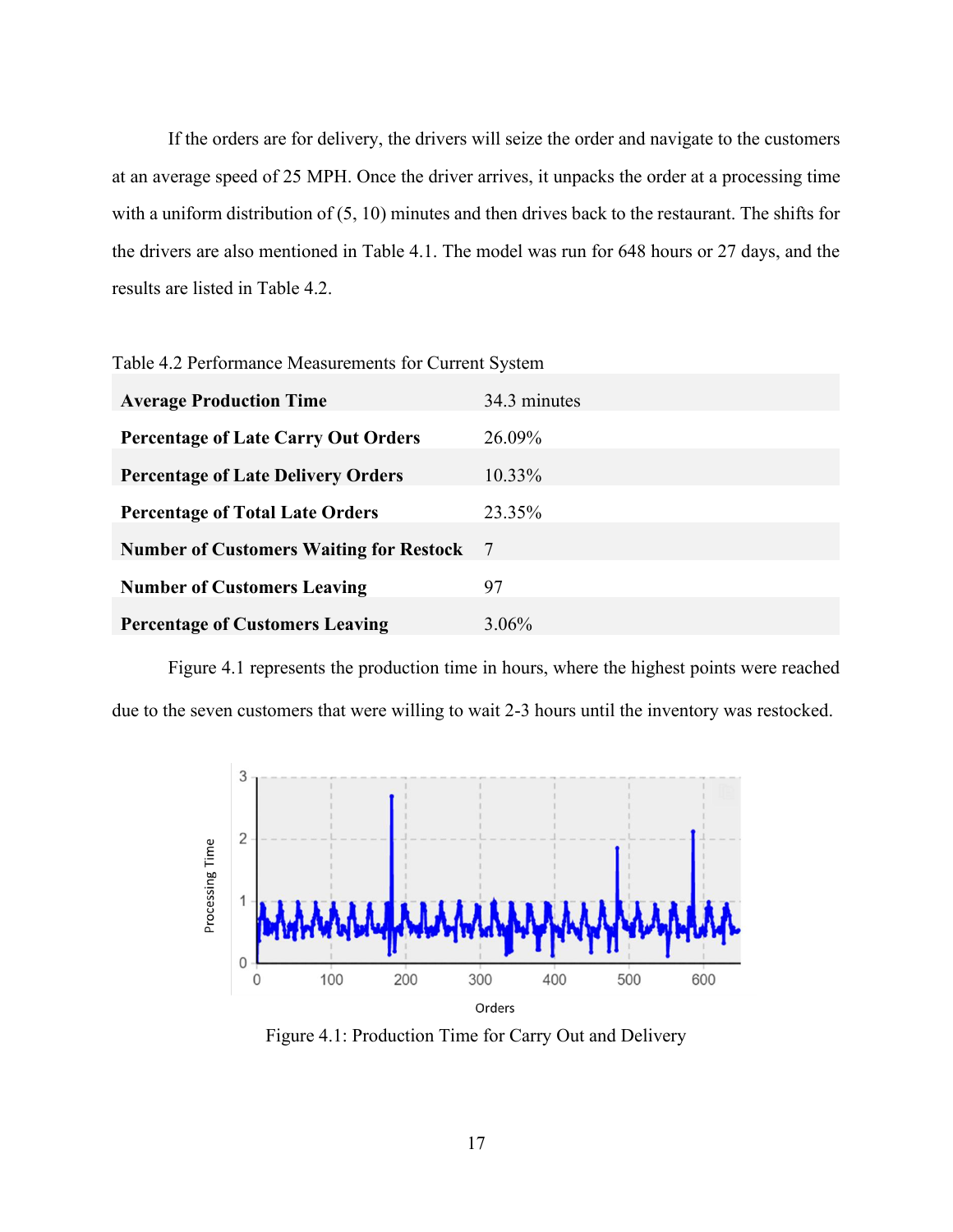#### <span id="page-25-0"></span>**4.2 SCENARIOS AND EXPERIMENTS ON THE CURRENT SYSTEM**

Different Scenarios were tested with the same processing times of each station and same order arrival rate. As a starting point, the number of employees for shifts 2 and 3 were configured for each station. However, due to a limited budget, the restaurant only had the allowance to hire a maximum of two employees. Therefore, different combinations of placing one or two employees in each shift were made, and the effects on the performance measurements were analyzed.

After testing many combinations, it was noted that placing more employees in the third station, Packing, had a significant effect on the variables. For example, in one scenario, one employee was added to the third shift of the Packing station, and another one was added to the second shift of Prepare station. As a result, the average production time decreased to 30.9 minutes, and the percentage of late orders decreased to 11.45%. Similarly, one employee was added to the third shift of the Packing station and another one to the third shift of Prepare station, and the average production time was reduced to 31.1 minutes. The percentage of late orders also resulted in 11.45%. Below is a summary of the performance measurements of both scenarios in Table 4.3.

| <b>Scenario 1</b>                   |                     | <b>Scenario 2</b>                   |                     |
|-------------------------------------|---------------------|-------------------------------------|---------------------|
| <b>Average Production Time</b>      | $30.9 \text{ mins}$ | <b>Average Production Time</b>      | $31.1 \text{ mins}$ |
| <b>Percentage of Late Carry Out</b> | 12.06%              | <b>Percentage of Late Carry Out</b> | $12.41\%$           |
| <b>Orders</b>                       |                     | <b>Orders</b>                       |                     |
| <b>Percentage of Late Delivery</b>  | $8.50\%$            | <b>Percentage of Late Delivery</b>  | 6.98%               |
| <b>Orders</b>                       |                     | <b>Orders</b>                       |                     |

<span id="page-25-1"></span>Table 4.3 Performance Measurements of Two Scenarios with Additional Employees Hired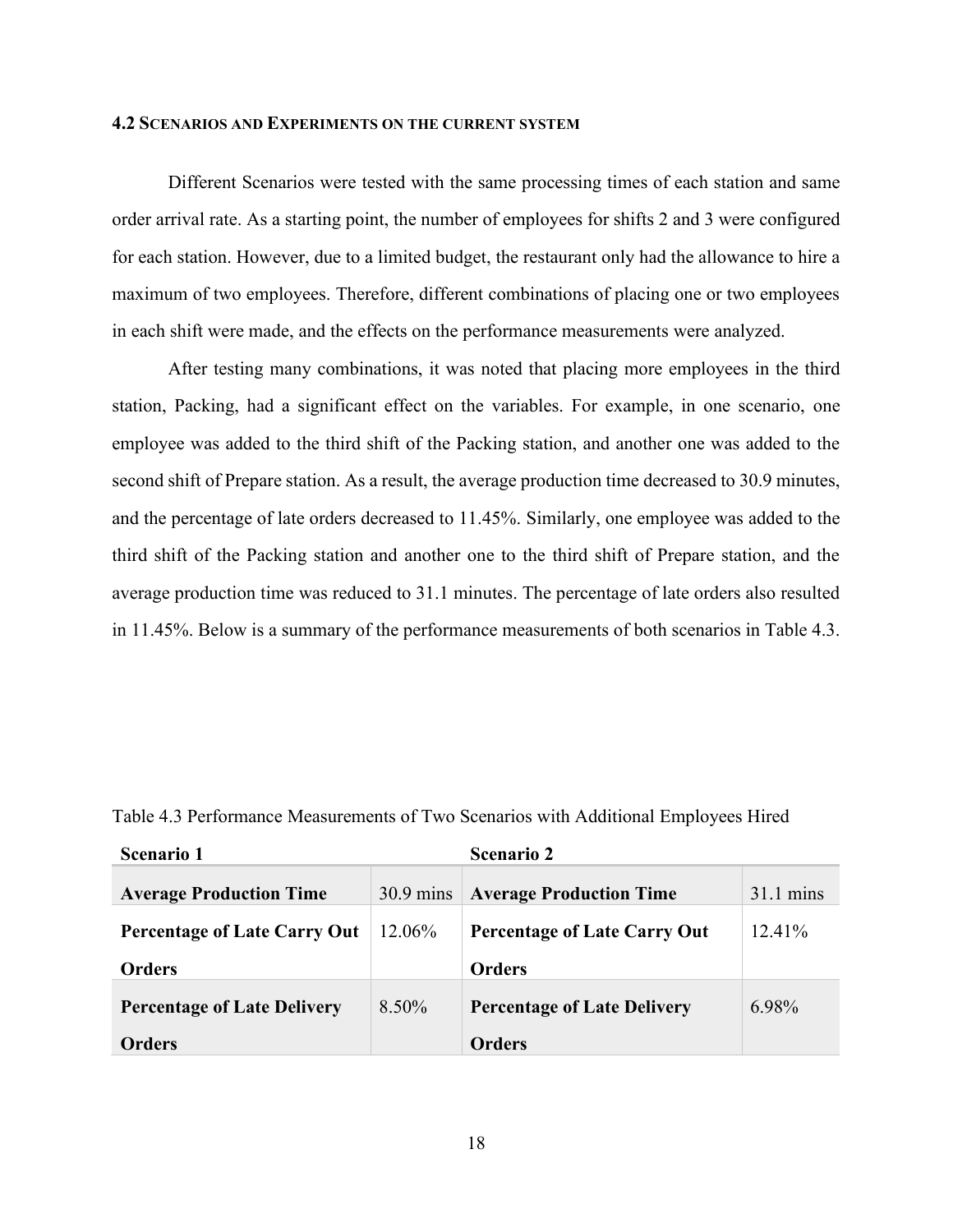| <b>Percentage of Total Late</b> | 11.45%   | <b>Percentage of Total Late Orders</b> | 11.45%   |
|---------------------------------|----------|----------------------------------------|----------|
| <b>Orders</b>                   |          |                                        |          |
| <b>Number of Customers</b>      | 6        | <b>Number of Customers Waiting</b>     | 8        |
| <b>Waiting for Restock</b>      |          | for Restock                            |          |
| <b>Number of Customers</b>      | 104      | <b>Number of Customers Leaving</b>     | 98       |
| Leaving                         |          |                                        |          |
| <b>Percentage of Customers</b>  | $3.30\%$ | <b>Percentage of Customers</b>         | $3.09\%$ |
| Leaving                         |          | Leaving                                |          |

In the next step, additional equipment was added to increase the capacity of the cooking station from 6 to 8. Again, the same processing times and order arrival rates were used. However, the two employees added from the previous scenarios were used. With the additional oven in the first scenario, the average production time remained the same, but the percentage of late orders decreased to 11.08%. In the second scenario, the average production time was slightly reduced to 30.7 minutes, and the rate of late orders decreased to 10.75%. Table 4.4 states all performance measurements for this experiment.

<span id="page-26-0"></span>Table 4.4 Performance Measurements of Two Scenarios with Additional Employees Hired and Increase in Cooking Capacity

| <b>Scenario 1</b>                   |                     | <b>Scenario 2</b>                   |                     |
|-------------------------------------|---------------------|-------------------------------------|---------------------|
| <b>Average Production Time</b>      | $30.9 \text{ mins}$ | <b>Average Production Time</b>      | $30.7 \text{ mins}$ |
| <b>Percentage of Late Carry Out</b> | 11.91%              | <b>Percentage of Late Carry Out</b> | 11.81%              |
| <b>Orders</b>                       |                     | <b>Orders</b>                       |                     |
| <b>Percentage of Late Delivery</b>  | 7.30%               | <b>Percentage of Late Delivery</b>  | 5.97%               |
| <b>Orders</b>                       |                     | <b>Orders</b>                       |                     |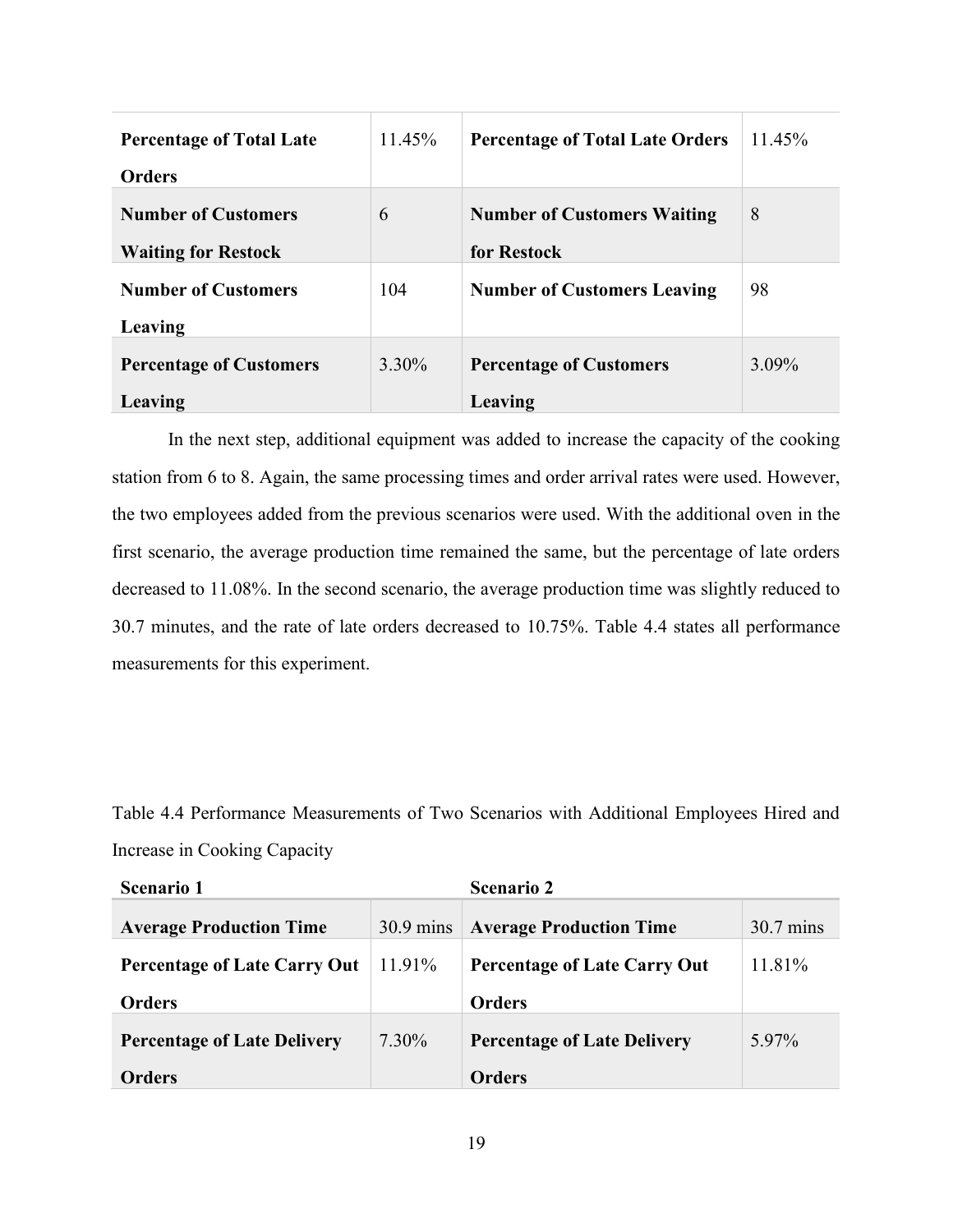| <b>Percentage of Total Late</b> | 11.08%   | <b>Percentage of Total Late Orders</b> | 10.75% |
|---------------------------------|----------|----------------------------------------|--------|
| <b>Orders</b>                   |          |                                        |        |
| <b>Number of Customers</b>      | 6        | <b>Number of Customers Waiting</b>     | 5      |
| <b>Waiting for Restock</b>      |          | for Restock                            |        |
| <b>Number of Customers</b>      | 97       | <b>Number of Customers Leaving</b>     | 96     |
| Leaving                         |          |                                        |        |
| <b>Percentage of Customers</b>  | $3.04\%$ | <b>Percentage of Customers</b>         | 2.99%  |
| Leaving                         |          | Leaving                                |        |

The following step was to experiment if switching suppliers would make a difference in the performance measurements. It was established that Supplier 2 and Supplier 3 offer the same raw material as Supplier 1, and Supplier 3 has the same raw material that Supplier 4 has. Using the same processing times, arrival rate orders, and the two additional employees hired, we tested the combinations of switching suppliers. From the results of each combination, it was concluded that switching from Supplier 1 to Supplier 2 and Supplier 4 to Supplier gave the best numbers. In the  $1<sup>st</sup>$  scenario, the average production time remained the same, the percentage of customers leaving decreased to 1.99%, and the percentage of late orders also reduced to 11.29%. The second scenario revealed a reduction in average production time to 30.8 minutes, a drop in the percentage of customers leaving to 2.18%, and a decrease in late orders to 10.70%, as shown below in Table 4.5.

<span id="page-27-0"></span>Table 4.5 Performance Measurements of Two Scenarios with Additional Employees Hired and Change in Suppliers

| <b>Scenario 1</b>                   |           | <b>Scenario 2</b>                   |                     |
|-------------------------------------|-----------|-------------------------------------|---------------------|
| <b>Average Production Time</b>      |           | 30.9 mins Average Production Time   | $30.8 \text{ mins}$ |
| <b>Percentage of Late Carry Out</b> | $12.03\%$ | <b>Percentage of Late Carry Out</b> | 11.70%              |
| <b>Orders</b>                       |           | <b>Orders</b>                       |                     |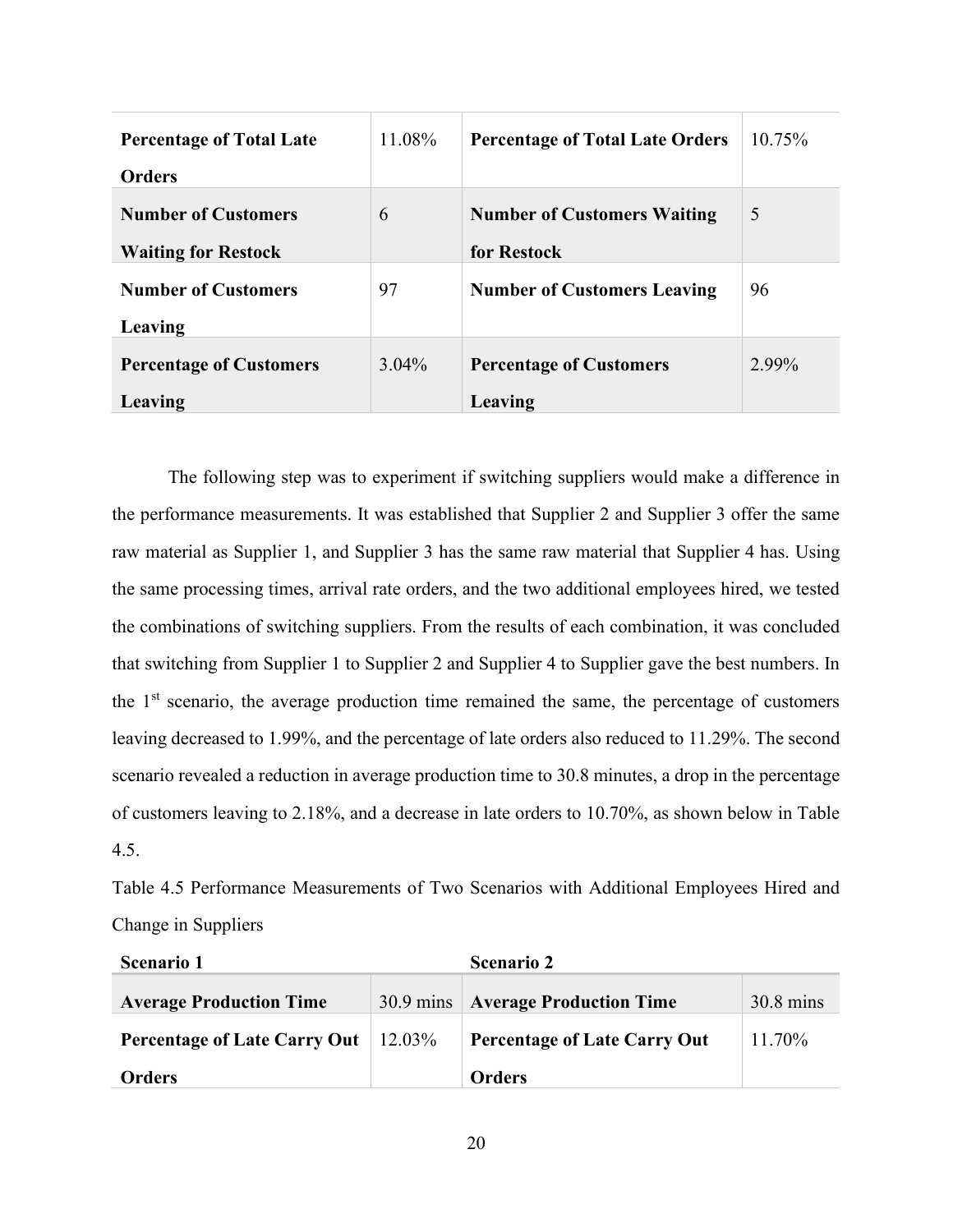| <b>Percentage of Late Delivery</b> | 7.85%  | <b>Percentage of Late Delivery</b>     | $6.11\%$       |
|------------------------------------|--------|----------------------------------------|----------------|
| <b>Orders</b>                      |        | <b>Orders</b>                          |                |
| <b>Percentage of Total Late</b>    | 11.29% | <b>Percentage of Total Late Orders</b> | $10.70\%$      |
| <b>Orders</b>                      |        |                                        |                |
| <b>Number of Customers</b>         | 5      | <b>Number of Customers Waiting</b>     | $\overline{2}$ |
| <b>Waiting for Restock</b>         |        | for Restock                            |                |
| <b>Number of Customers</b>         | 64     | <b>Number of Customers Leaving</b>     | 70             |
| Leaving                            |        |                                        |                |
| <b>Percentage of Customers</b>     | 1.99%  | <b>Percentage of Customers</b>         | 2.18%          |
| Leaving                            |        | Leaving                                |                |

#### <span id="page-28-0"></span>**4.3 FINDINGS AND RECOMMENDATIONS**

Analyzing the results, we found that the packing station's  $3<sup>rd</sup>$  shift and the prepare order station needed at least one more employee each. Adding one employee to the packing station's 3<sup>rd</sup> shift and another to the prepare order station's second or third shift reduced the average production time by almost 5 minutes. The percentage of late orders decreased by 12%. If another oven is added to the cooking station to increase the capacity to eight, then we see a decrease of 1% in the number of late orders. With suppliers, if we switch from Supplier 1 to Supplier 2 and from Supplier 4 to Supplier 3, we will see a decrease of 1% in the number of late orders and a 1% reduction in the number of canceled orders.

Based on the results, we recommend the restaurant hire two more employees since it will significantly impact the processing times. However, we do not recommend increasing the cooking capacity since the price to buy the equipment can range from \$20,000 to \$35,000 to keep the same average production time and decrease the number of late orders by only 1%. Moreover, if Supplier 2 has the same prices as Supplier 1 and Supplier 3 as Supplier 4, we recommend the switch since the number of canceled orders dropped from 97 to 64.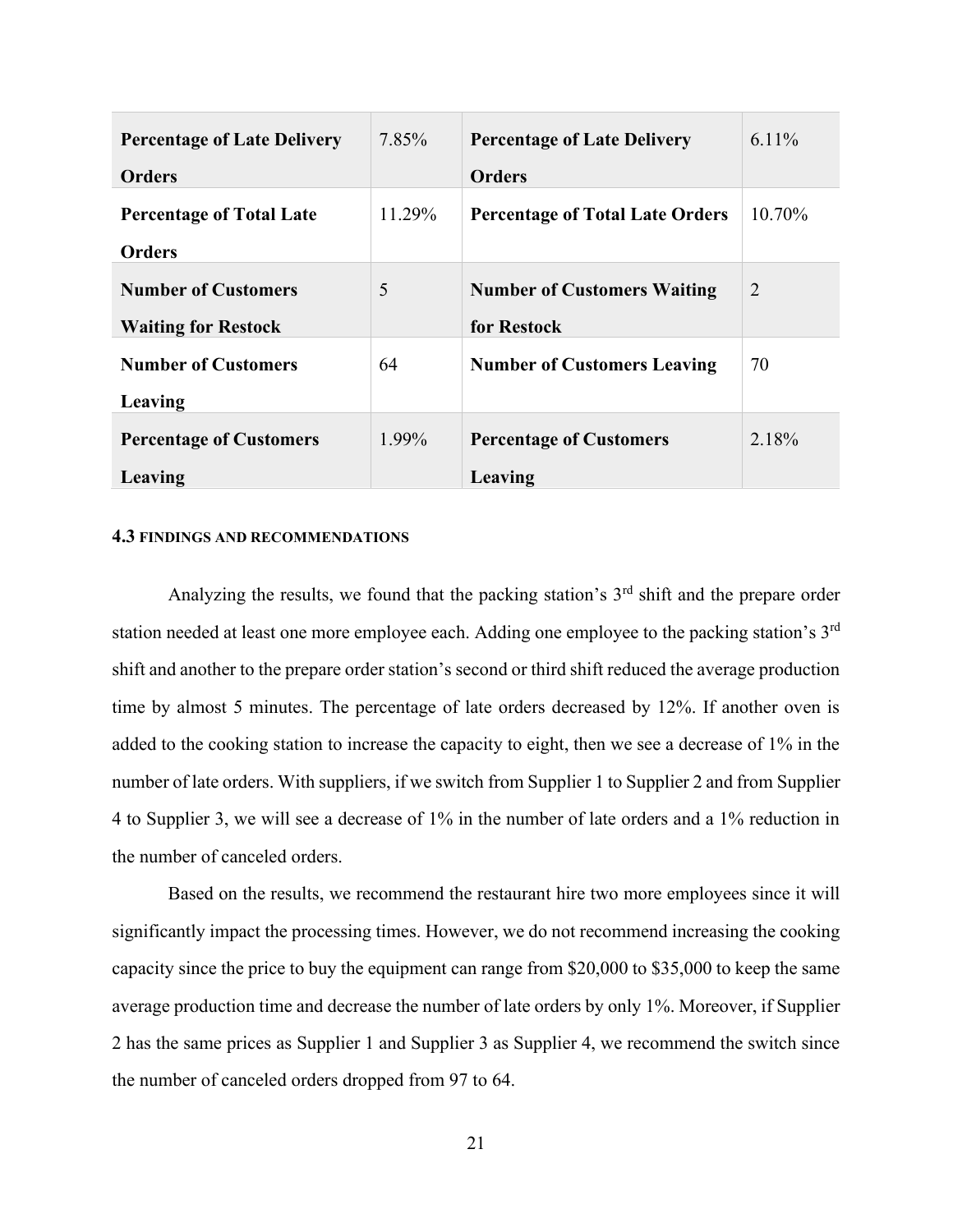#### <span id="page-29-0"></span>**5. CONCLUSIONS, LIMITATIONS, AND FUTURE WORK**

In this study, we developed a simulation model that mimics the operations of a small restaurant's supply chain to explore alternatives that will improve their production time and delivery times. Additionally, the model demonstrated the impact on the overall system if suppliers were changed. The most important performance measurements were analyzed to find the best implementations that will improve the restaurant's service and give them the ability to become a resilient supply chain that can overcome any situation such as the COVID-19 pandemic. The model can be used as a Decision Support System that allows the customer to use and compare scenarios to generate new ideas and innovative decisions.

The major limitation of this research is that the model lacked small details that a restaurant faces typically. For example, in a restaurant of a fast-food industry, there are situations where employees are absent to work, leave shifts early, take long breaks during their shifts, or have rough days, and their performance decreases significantly. In addition, there are many cases where the orders are never picked up, that must be remade, or delivery orders that never make it to the customer because the wrong address was given, or the door is never answered. Another limitation is that the model doesn't include expenses and an analysis of costs that can be saved with changing suppliers or processes.

There is still a need for future work on this simulation model. An exciting application that the model could be fundamental is the demonstration of sharing resources between the restaurant's franchise chain. This case only analyzed one location. However, there are currently nine locations in the area that share the same suppliers. The model could also be improved by adding characteristics of the suppliers and determining the amount of time it would take to recover the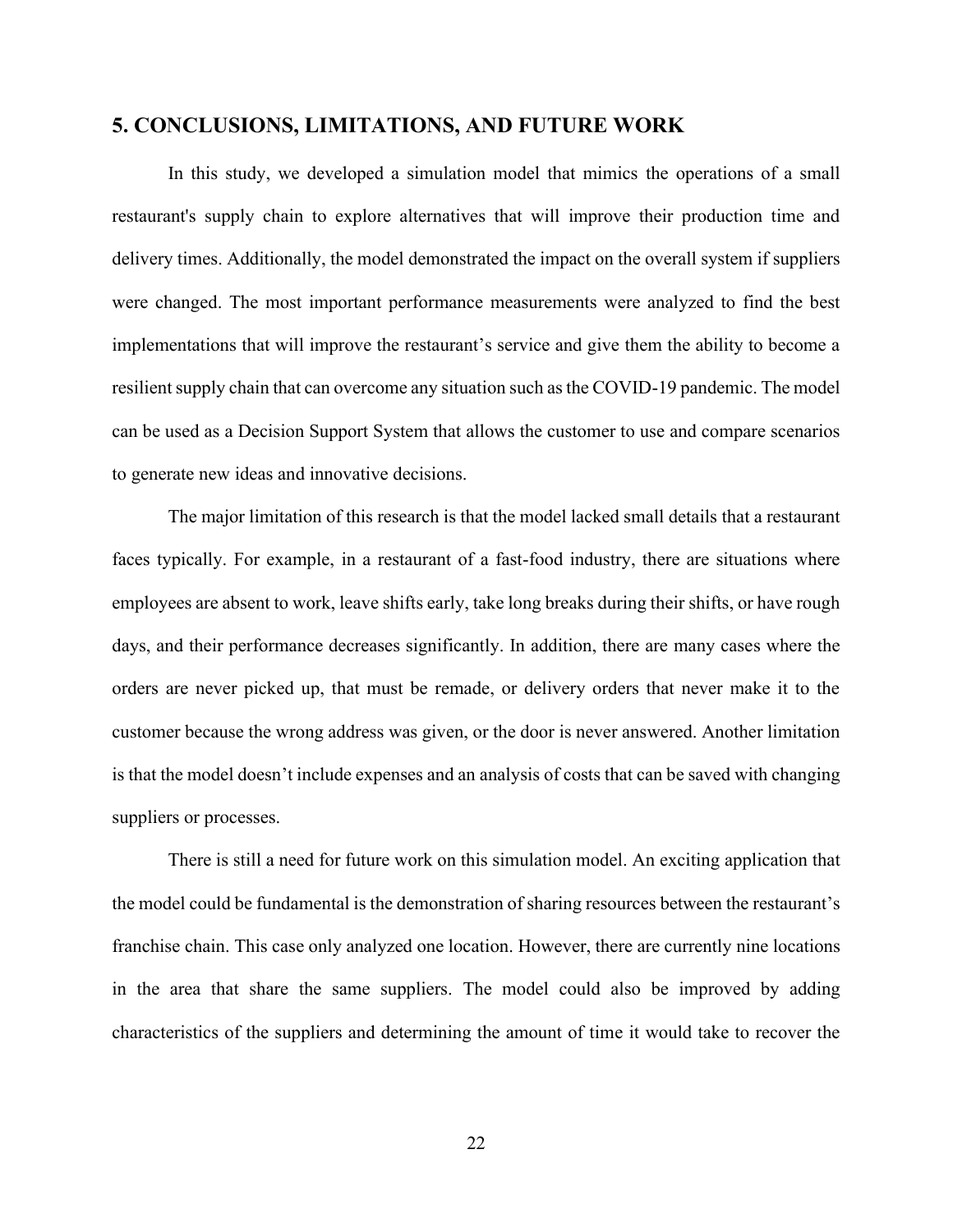cost that was made to hire new employees. Another future research could examine the impact on sites if a new site is built.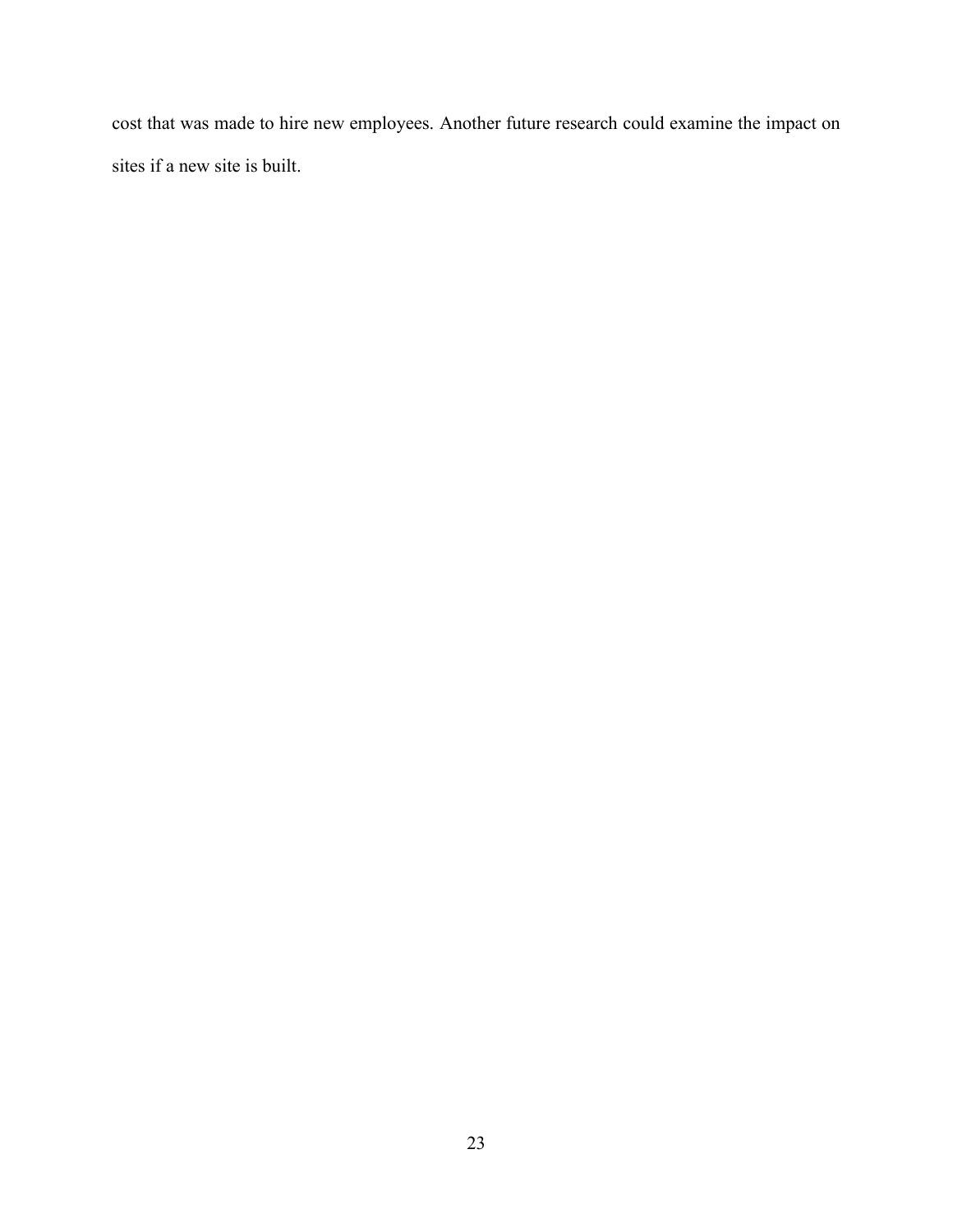#### <span id="page-31-0"></span>**REFERENCES**

- Al-Fadly, A. (2020). Impact of covid-19 on smes and Employment. Entrepreneurship and Sustainability Issues, 8(2), 629–648. https://doi.org/10.9770/jesi.2020.8.2(38)
- Banks, J. (2000). Introduction to simulation. 2000 Winter Simulation Conference Proceedings (Cat. No.00CH37165). https://doi.org/10.1109/wsc.2000.899690
- Baral, M. M., Singh, R. K., & amp; Kazançoğlu, Y. (2021). Analysis of factors impacting survivability of sustainable supply chain during COVID-19 pandemic: An empirical study in the context of smes. The International Journal of Logistics Management, ahead-ofprint(ahead-of-print). https://doi.org/10.1108/ijlm-04-2021-0198
- Becker, S., Haas, S., Kuehl, E., Marcos, I., & amp; Venkataraman, K. (2020, July 28). Delivering when it matters: Quick-service restaurants in Coronavirus Times. McKinsey & Company. Retrieved December 11, 2021, from [https://www.mckinsey.com/industries/retail/our-insights/delivering-when-it-matters](https://www.mckinsey.com/industries/retail/our-insights/delivering-when-it-matters-quick-service-restaurants-in-coronavirus-times)[quick-service-restaurants-in-coronavirus-times.](https://www.mckinsey.com/industries/retail/our-insights/delivering-when-it-matters-quick-service-restaurants-in-coronavirus-times)
- Borshchev. (2013). AnyLogic 7: new release presentation. Proceedings of the 2013 Winter Simulation Conference, 4106–4106.
- Boyacu-Gündüz, C. P., Ibrahim, S. A., Wei, O. C., & amp; Galanakis, C. M. (2021). Transformation of the food sector: Security and resilience during the COVID-19 pandemic. Foods, 10(3), 497. https://doi.org/10.3390/foods10030497
- Brann, D. M.,  $\& \frac{\text{amp}}{\text{amp}}$ ; Kulick, B. C. (2002). Simulation of restaurant operations using the Restaurant Modeling Studio. Proceedings of the Winter Simulation Conference. https://doi.org/10.1109/wsc.2002.1166417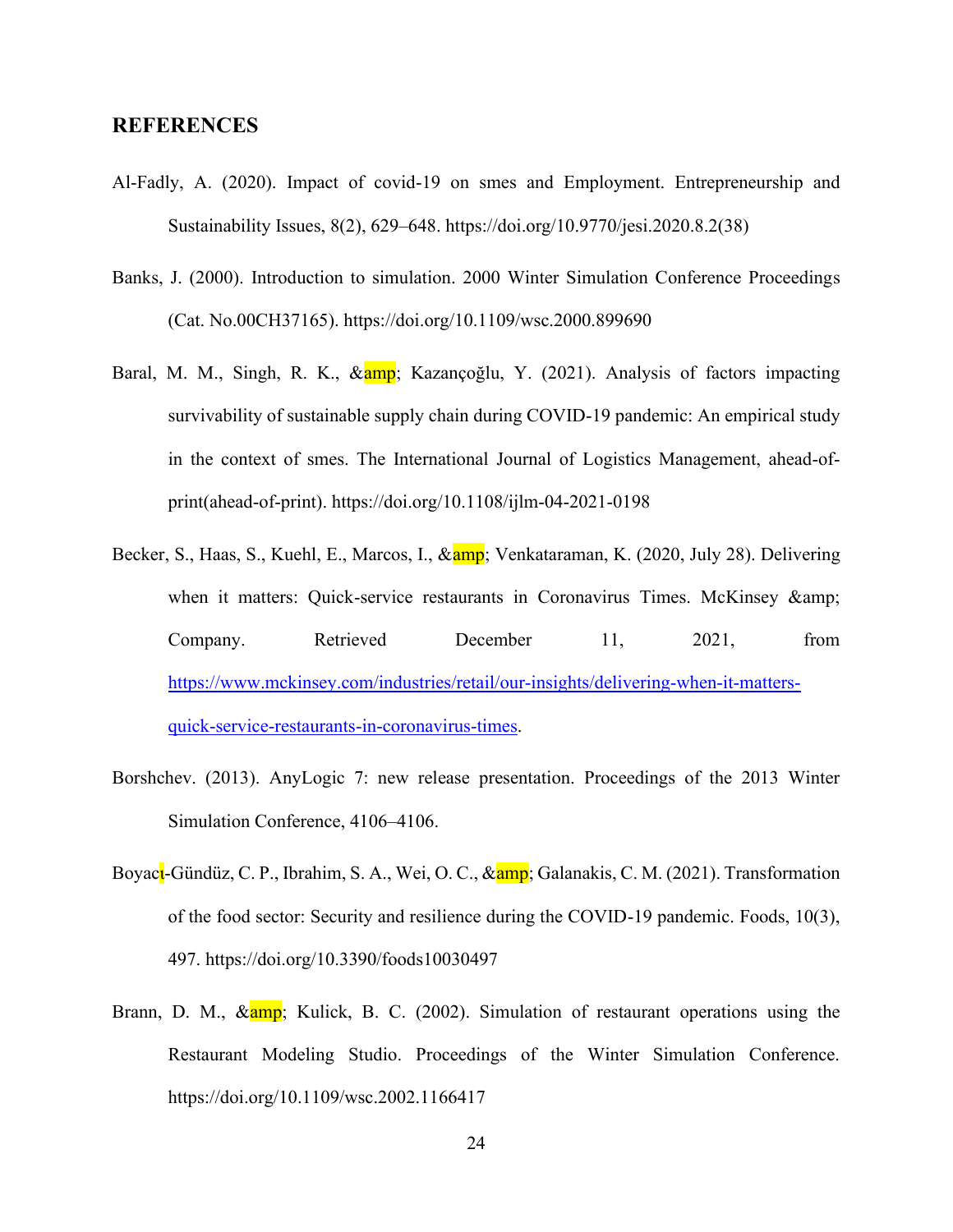- Chelius, C., & amp; MacLachlan, M. (2021, November 23). Summary findings. USDA ERS -Summary Findings. Retrieved December 11, 2021, from https://www.ers.usda.gov/dataproducts/food-price-outlook/summary-findings/.
- de Freitas, R. S., & amp; Stedefeldt, E. (2020). Covid-19 pandemic underlines the need to build resilience in commercial restaurants' Food Safety. Food Research International, 136, 109472. https://doi.org/10.1016/j.foodres.2020.109472
- Felix, I., Martin, A., Mehta, V., & amp; Mueller, C. (2020, October 15). US Food Supply Chain: Disruptions and implications from covid-19. McKinsey & amp; Company. Retrieved December 11, 2021, from [https://www.mckinsey.com/industries/consumer-packaged](https://www.mckinsey.com/industries/consumer-packaged-goods/our-insights/us-food-supply-chain-disruptions-and-implications-from-covid-19)[goods/our-insights/us-food-supply-chain-disruptions-and-implications-from-covid-19.](https://www.mckinsey.com/industries/consumer-packaged-goods/our-insights/us-food-supply-chain-disruptions-and-implications-from-covid-19)
- Hobbs, J. E. (2020). Food Supply Chains during the Covid‐19 pandemic. Canadian Journal of Agricultural Economics/Revue Canadienne D'agroeconomie, 68(2), 171–176. https://doi.org/10.1111/cjag.12237
- Grikštaitė J. (2008) Business process modelling and simulation: advantages and disadvantages. Global Academic Society Journal: Social Science Insight, Vol. 1, No. 3, pp. 4-14. ISSN 2029-0365.
- Jain, P., Ali, R. A case study of take away restaurant using simulation modelling approach. J Serv Sci Res 8, 207–221 (2016). https://doi.org/10.1007/s12927-016-0011-x
- Karnon, J., Stahl, J., Brennan, A., Caro, J. J., Mar, J., & amp. Möller, J. (2012). Modeling using discrete event simulation: A report of the ISPOR-SMDM Modeling Good Research Practices Task force-4. Value in Health, 15(6), 821–827. https://doi.org/10.1016/j.jval.2012.04.013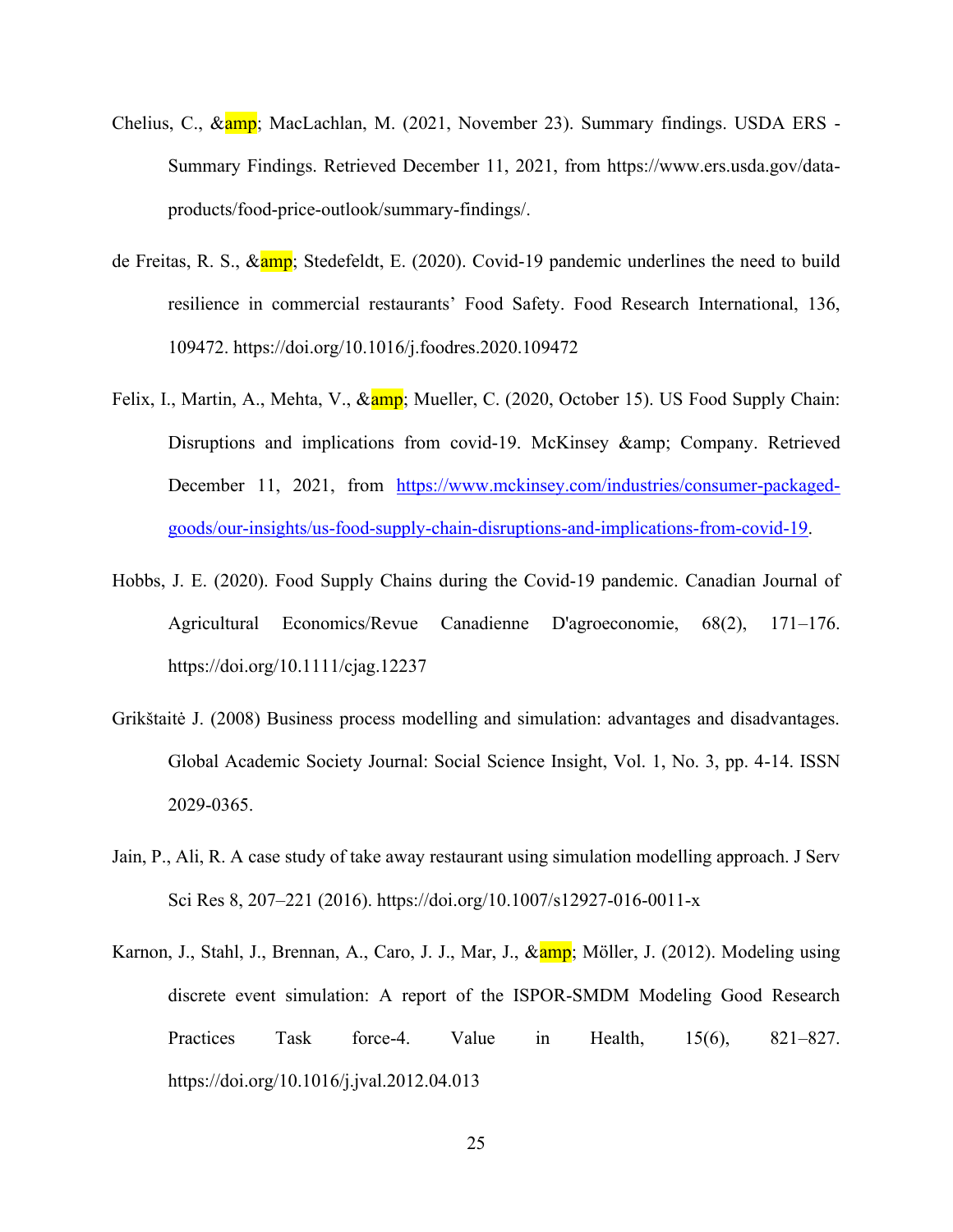- Larue, B. (2021). Covid-19 and Labor Issues: An Assessment. Canadian Journal of Agricultural Economics/Revue Canadienne D'agroeconomie, 69(2), 269–279. https://doi.org/10.1111/cjag.12288
- Li, C., Ren, J., & amp; Wang, H. (2016). A system dynamics simulation model of Chemical Supply Chain Transportation Risk Management Systems. Computers & amp; Chemical Engineering, 89, 71–83. https://doi.org/10.1016/j.compchemeng.2016.02.019
- Li, Y., Chen, K., Collignon, S., & amp; Ivanov, D. (2021). Ripple effect in the supply chain network: Forward and backward disruption propagation, Network Health and firm vulnerability. European Journal of Operational Research, 291(3), 1117–1131. https://doi.org/10.1016/j.ejor.2020.09.053
- Moretto, A.,  $\&$ amp; Caniato, F. (2021). Can supply chain finance help mitigate the financial disruption brought by covid-19? Journal of Purchasing and Supply Management, 27(4), 100713. https://doi.org/10.1016/j.pursup.2021.100713
- Nagurney, A. (2021). Supply Chain Game Theory Network modeling under Labor Constraints: Applications to the COVID-19 pandemic. European Journal of Operational Research, 293(3), 880–891. https://doi.org/10.1016/j.ejor.2020.12.054
- Nicholls, S., Amelung, B., & amp; Student, J. (2016). Agent-based modeling. Journal of Travel Research, 56(1), 3–15. https://doi.org/10.1177/0047287515620490
- Sargent, R. G. (1991). Simulation model verification and validation. 1991 Winter Simulation Conference Proceedings. https://doi.org/10.1109/wsc.1991.185589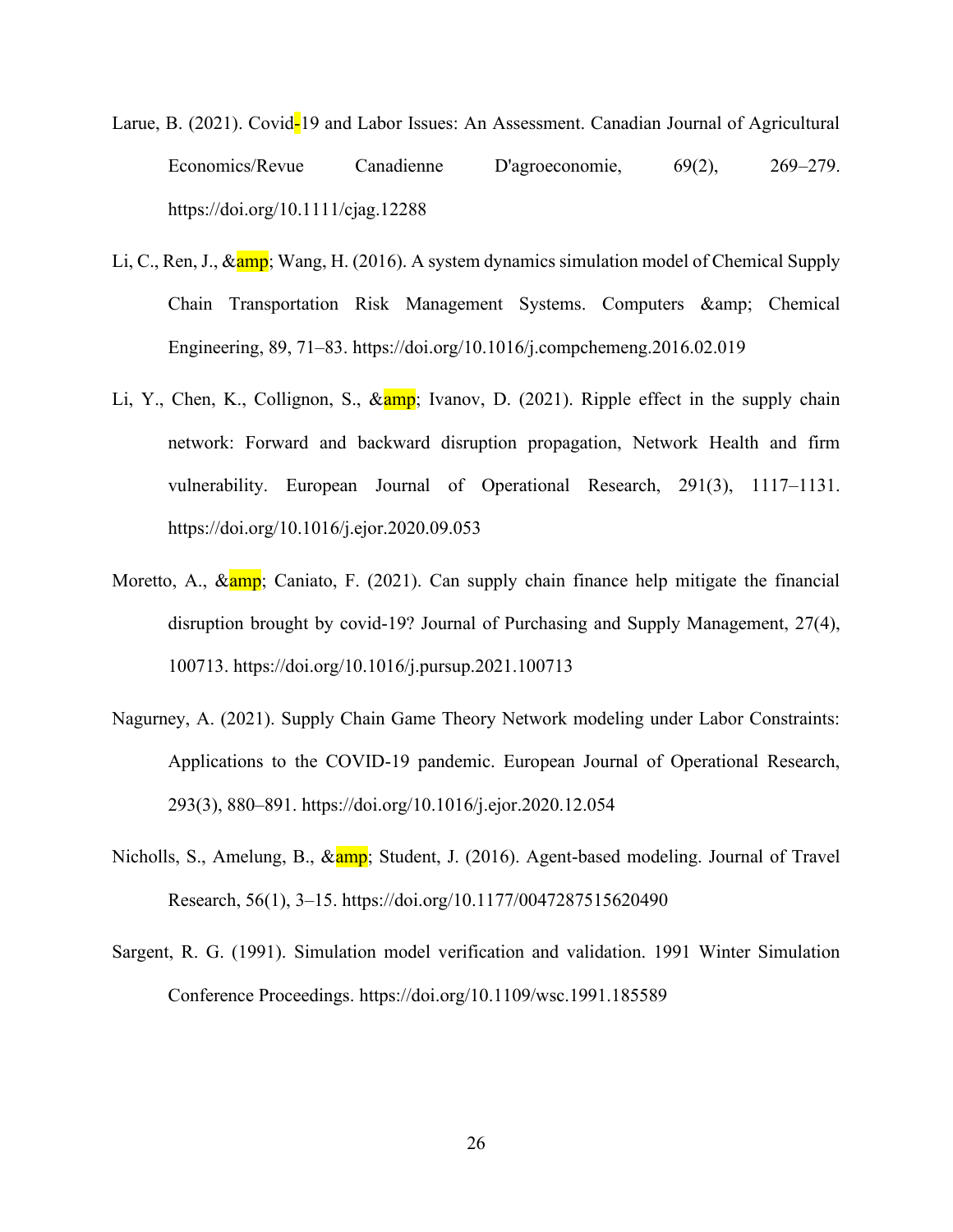- Tokassynova, Z., & amp; Akbaba, A. (2017). Content analysis of on-line booking platform reviews over a restaurant: A case of pizza locale in Izmir. International Journal of Contemporary Tourism Research, 1(2), 29–35. https://doi.org/10.30625/ijctr.341940
- Yang, Y., Liu, H., & amp; Chen, X. (2020). Covid-19 and restaurant demand: Early effects of the pandemic and stay-at-home orders. International Journal of Contemporary Hospitality Management, 32(12), 3809–3834. https://doi.org/10.1108/ijchm-06-2020-0504
- Yang, Z., Choe, Y., & amp; Martell, M. (2021). Covid-19 economic policy effects on consumer spending and foot traffic in the U.S. Journal of Safety Science and Resilience, 2(4), 230– 237. https://doi.org/10.1016/j.jnlssr.2021.09.003